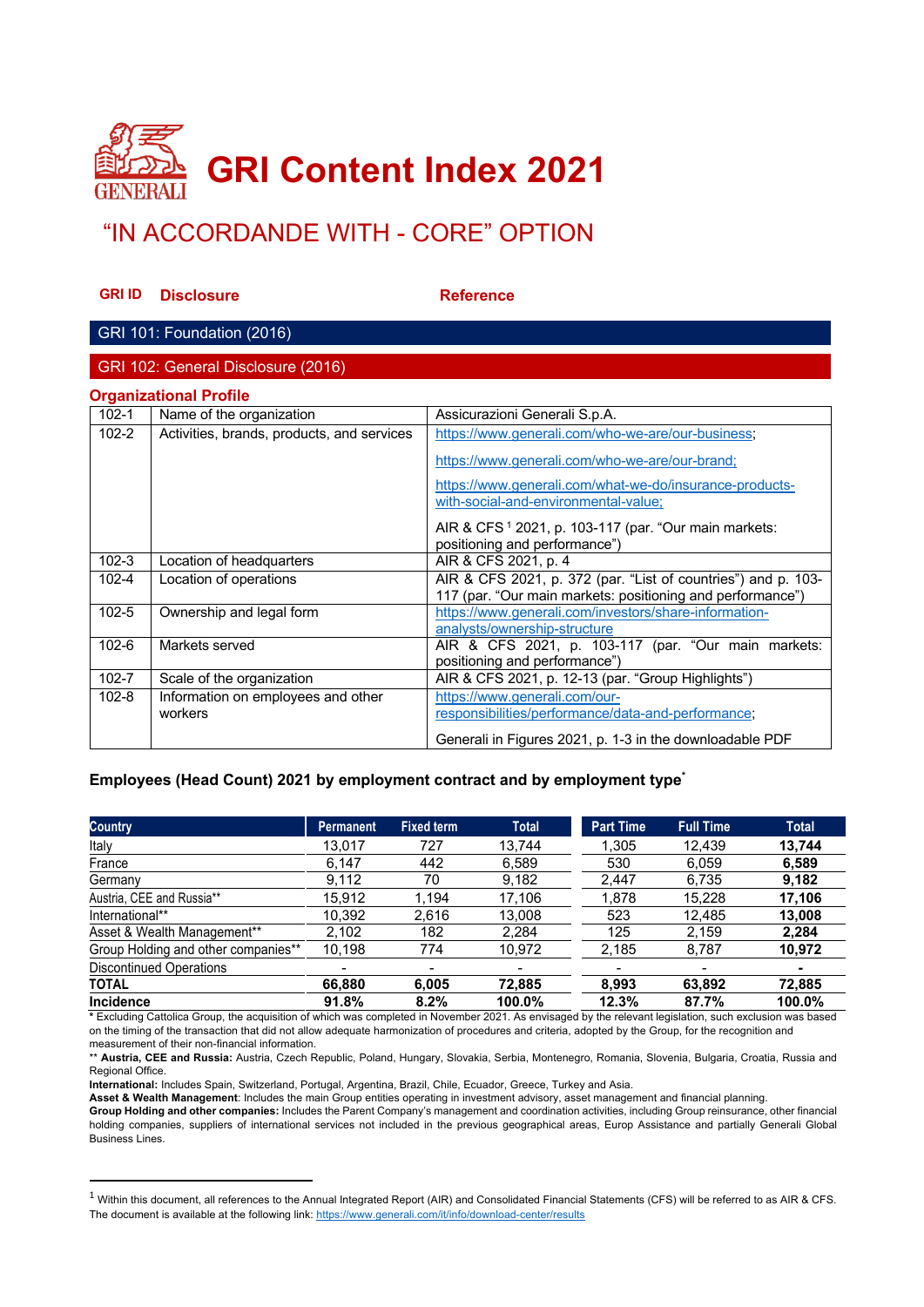#### **Female employees (Head Count) 2021 by employment contract and by employment type\***

| <b>Country</b>                      | <b>Permanent</b>         | Fixed term | <b>Total</b> | <b>Part Time</b> | Full Time                | <b>Total</b> |
|-------------------------------------|--------------------------|------------|--------------|------------------|--------------------------|--------------|
| Italy                               | 5,673                    | 376        | 6,049        | 1,150            | 4,899                    | 6,049        |
| France                              | 3,185                    | 274        | 3,459        | 459              | 3.000                    | 3,459        |
| Germany                             | 4,701                    | 43         | 4.744        | 2,164            | 2,580                    | 4,744        |
| Austria, CEE and Russia**           | 8.807                    | 826        | 9,633        | 1,560            | 8.073                    | 9,633        |
| International**                     | 5,089                    | 1,570      | 6,659        | 407              | 6,252                    | 6,659        |
| Asset & Wealth Management**         | 901                      | 84         | 985          | 114              | 871                      | 985          |
| Group Holding and other companies** | 5,590                    | 485        | 6,075        | 1,733            | 4,342                    | 6,075        |
| <b>Discontinued Operations</b>      | $\overline{\phantom{0}}$ |            | ٠            |                  | $\overline{\phantom{a}}$ | ٠            |
| <b>TOTAL</b>                        | 33.946                   | 3,658      | 37,604       | 7.587            | 30.017                   | 37,604       |
| <b>Incidence</b>                    | 90.3%                    | 9.7%       | 100.0%       | 20.2%            | 79.8%                    | 100.0%       |

**\*** Excluding Cattolica Group, the acquisition of which was completed in November 2021. As envisaged by the relevant legislation, such exclusion was based on the timing of the transaction that did not allow adequate harmonization of procedures and criteria, adopted by the Group, for the recognition and measurement of their non-financial information.

\*\* **Austria, CEE and Russia:** Austria, Czech Republic, Poland, Hungary, Slovakia, Serbia, Montenegro, Romania, Slovenia, Bulgaria, Croatia, Russia and Regional Office.

**International:** Includes Spain, Switzerland, Portugal, Argentina, Brazil, Chile, Ecuador, Greece, Turkey and Asia.

**Asset & Wealth Management**: Includes the main Group entities operating in investment advisory, asset management and financial planning.

**Group Holding and other companies:** Includes the Parent Company's management and coordination activities, including Group reinsurance, other financial holding companies, suppliers of international services not included in the previous geographical areas, Europ Assistance and partially Generali Global Business Lines.

| $102 - 9$  | Supply Chain                                                    | https://www.generali.com/our-responsibilities/working-with-our-<br>suppliers;<br>AIR & CFS 2021, p. 49 (par. "Our Agents"), p. 60 (par. "A<br>strong brand").                                                                                                                                                                                            |
|------------|-----------------------------------------------------------------|----------------------------------------------------------------------------------------------------------------------------------------------------------------------------------------------------------------------------------------------------------------------------------------------------------------------------------------------------------|
| $102 - 10$ | Significant changes to the organization<br>and its supply chain | AIR & CFS 2021, p. 14-18 (par. "2021 key facts").                                                                                                                                                                                                                                                                                                        |
| $102 - 11$ | Precautionary Principle or approach                             | AIR & CFS 2021, p. 141-143 (par. "Group Risk Management<br>System").                                                                                                                                                                                                                                                                                     |
| 102-12     | <b>External initiatives</b>                                     | https://www.generali.com/our-responsibilities/responsible-<br>business/external-commitments                                                                                                                                                                                                                                                              |
| $102 - 13$ | Membership of associations                                      | Through its public relations Generali commits to representing<br>the company at a political and administrative level and to adhere<br>to external initiatives and associations, in order to demonstrate<br>its commitment to society and the environment.<br>https://www.generali.com/our-responsibilities/responsible-<br>business/external-commitments |

#### **Strategy**

| 102-14 | Statement from senior decision-maker | AIR & CFS 2021, p. 8-9 ("Letter from the Chairman and the<br>Group CEO");                                  |
|--------|--------------------------------------|------------------------------------------------------------------------------------------------------------|
|        |                                      | https://www.generali.com/our-responsibilities/responsible-<br>business/charter sustainability commitments- |

### **Ethics and Integrity**

| 102-16 | Values, principles, standards, and<br>norms of behavior | AIR & CFS 2021, p. 66-69 (par. "Our rules for running business<br>with integrity");    |
|--------|---------------------------------------------------------|----------------------------------------------------------------------------------------|
|        |                                                         | https://www.generali.com/our-responsibilities/responsible-<br>business/code-of-conduct |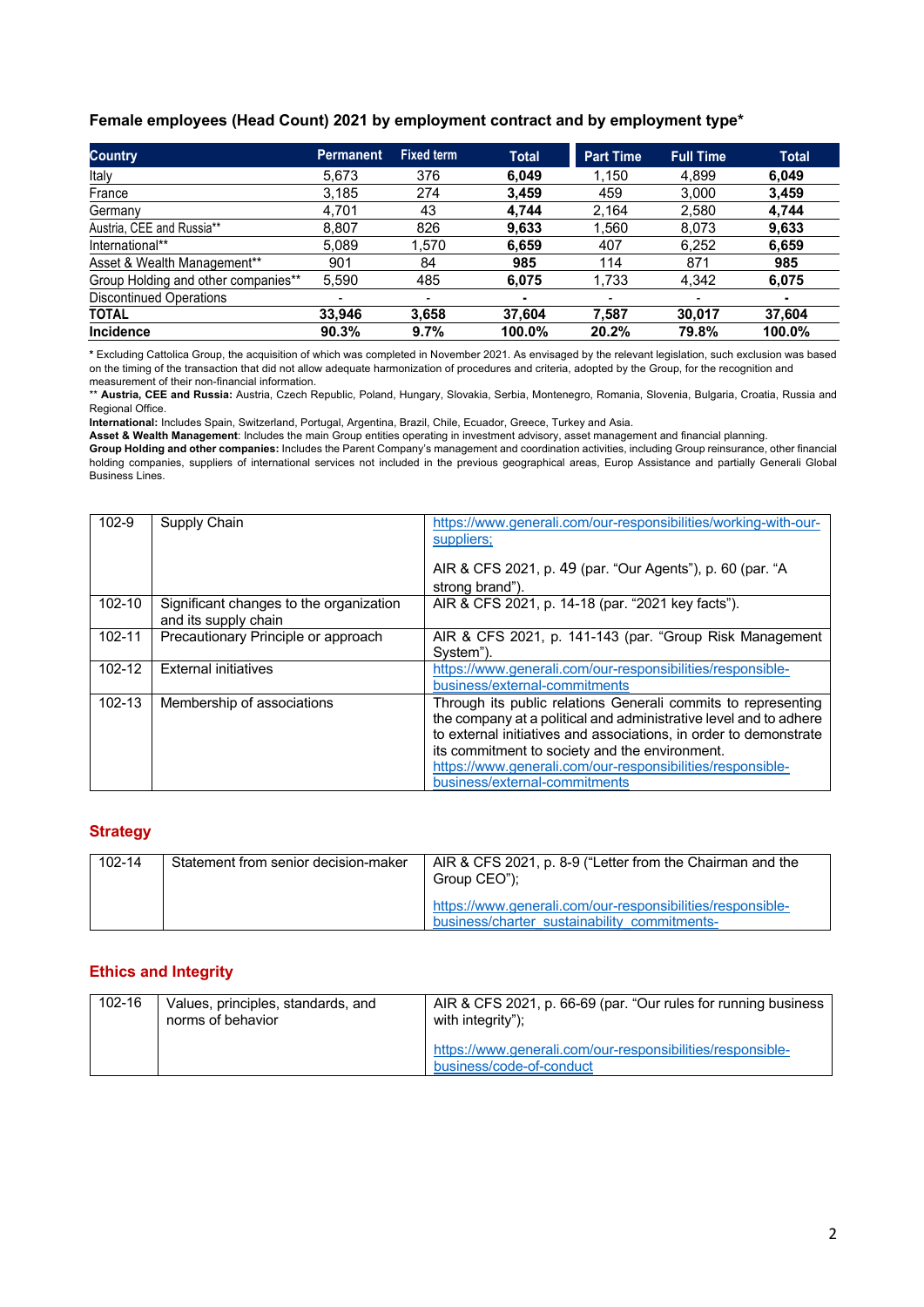## **Governance**

| 102-18 | Governance structure  | AIR & CFS 2021, p.70-73 (par. "Our Governance) p.73-75 (par.<br>"Focus on the Board of Statutory Auditors", "Focus on the Board<br>of Directors"); |
|--------|-----------------------|----------------------------------------------------------------------------------------------------------------------------------------------------|
|        |                       | https://www.generali.com/our-responsibilities/responsible-<br>business/governance-management;                                                      |
|        |                       | Corporate Governance and Share Ownership Report 2021                                                                                               |
| 102-35 | Remuneration policies | AIR & CFS 2021, p. 76-77 (par. "Our Remuneration Policy");                                                                                         |
|        |                       | https://www.generali.com/governance/remuneration                                                                                                   |

## **Stakeholder Engagement**

| 102-40 | List of stakeholder groups             | https://www.generali.com/our-responsibilities/responsible-<br>business/stakeholder-engagement                                                                                                           |
|--------|----------------------------------------|---------------------------------------------------------------------------------------------------------------------------------------------------------------------------------------------------------|
| 102-41 | Collective bargaining agreements       | https://www.generali.com/our-responsibilities/responsible-<br>business/respecting-human-rights (par. "How we monitor<br>respect for human rights")                                                      |
| 102-42 | Identifying and selecting stakeholders | https://www.generali.com/our-responsibilities/responsible-<br>business/stakeholder-engagement                                                                                                           |
| 102-43 | Approach to stakeholder engagement     | https://www.generali.com/our-responsibilities/responsible-<br>business/stakeholder-engagement;<br>AIR & CFS 2021, p. 53 (par. "Generali Global Engagement<br>Survey") and p. 60 (par. "A strong brand") |
| 102-44 | Key topics and concerns raised         | https://www.generali.com/our-responsibilities/responsible-<br>business/Materiality-Matrix                                                                                                               |

## **Reporting Practice**

| 102-45 | Entities included in the consolidated<br>financial statements | AIR & CFS 2021, p. 328-346 (par. "Subsidiaries Consolidated<br>line by line") and 347-353 (par. "Non-Consolidated Subsidiaries<br>and Associated Companies");<br>https://www.generali.com/our-<br>responsibilities/performance/data-and-performance                                                                                                                                                                                                                                                                                                                                                                                                                     |
|--------|---------------------------------------------------------------|-------------------------------------------------------------------------------------------------------------------------------------------------------------------------------------------------------------------------------------------------------------------------------------------------------------------------------------------------------------------------------------------------------------------------------------------------------------------------------------------------------------------------------------------------------------------------------------------------------------------------------------------------------------------------|
| 102-46 | Defining report content and topic<br>boundaries               | https://www.generali.com/our-responsibilities/responsible-<br>business/Materiality-Matrix;<br>AIR & CFS 2021, p. 168-171 (par. "Consolidated Non-Financial<br>Statement")                                                                                                                                                                                                                                                                                                                                                                                                                                                                                               |
| 102-47 | List of material topics                                       | https://www.generali.com/our-responsibilities/responsible-<br>business/Materiality-Matrix;<br>AIR & CFS 2021, p. 169;<br>Here we present the correlation table between material topics<br>and GRI Standards                                                                                                                                                                                                                                                                                                                                                                                                                                                             |
| 102-48 | Restatements of information                                   | https://www.generali.com/our-<br>responsibilities/performance/data-and-performance<br>Generali in Figures 2021 (restated data has been labelled with<br>the symbol "R") in the downloadable PDF                                                                                                                                                                                                                                                                                                                                                                                                                                                                         |
| 102-49 | Changes in reporting                                          | In November 2021, Assicurazioni Generali acquired control of<br>the Cattolica Group, with a stake equal to 84.475% of the<br>Cattolica Assicurazioni's share capital, following the successful<br>conclusion of the voluntary public tender offer on the totality of<br>the ordinary shares of the issuer. The Cattolica Group was<br>then accounted for using the equity method for the first ten<br>months of 2021 and consolidated line-by-line for the last two<br>months of 2021.<br>The non-financial indicators in the NFS referred to<br>consolidated line-by-line companies, unless otherwise<br>reported in the chapters dedicated to them. All non-financial |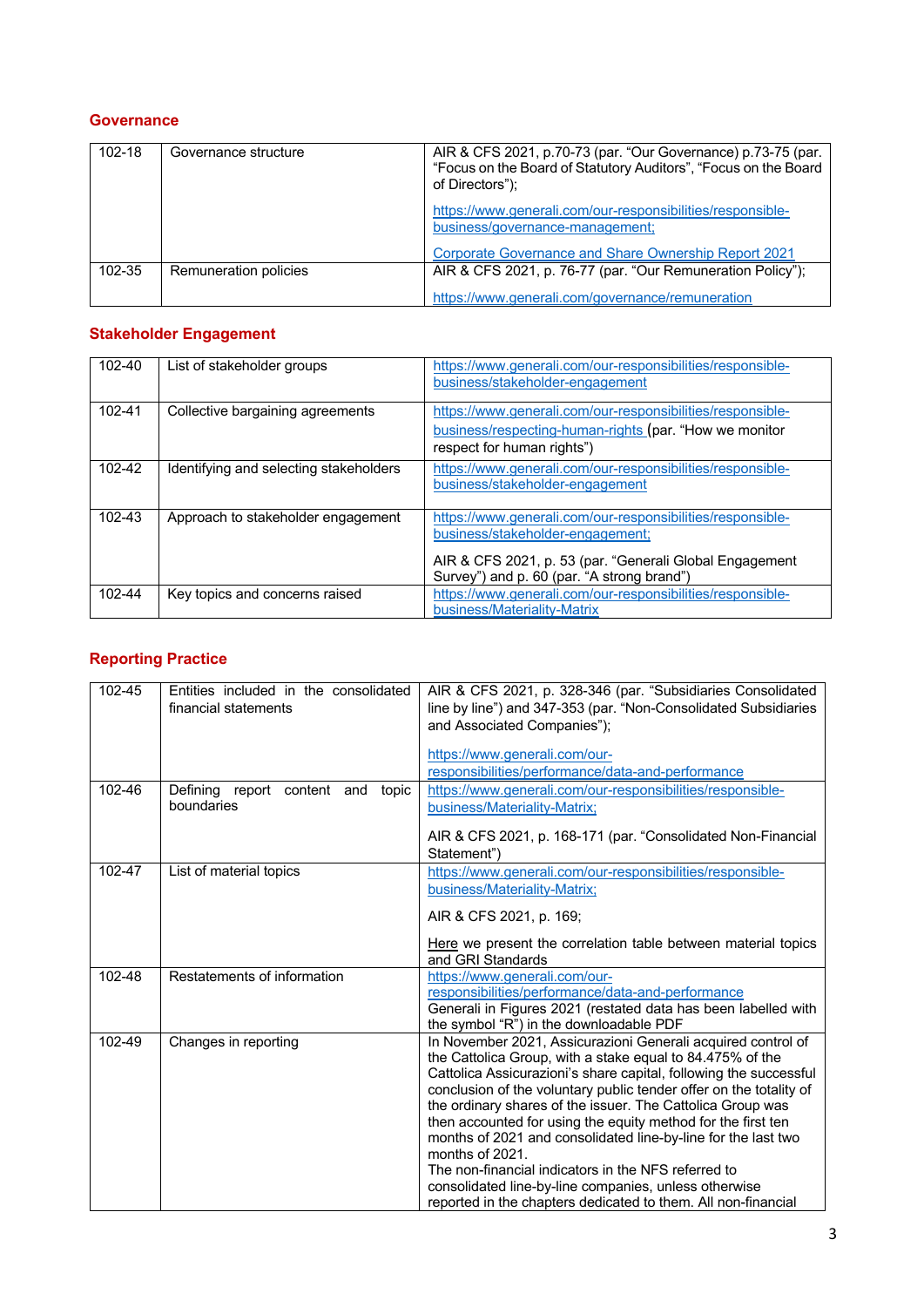|        |                                                             | indicators – except for the number of employees and the<br>breakdown by gender as well as for the provisions of<br>Regulation EU 2020/852 and the relative Delegated<br>Regulations - excluded from their scope the information of the<br>companies of the Cattolica Group. As envisaged by the<br>relevant legislation, such exclusion was based on the timing of<br>the transaction that did not allow adequate harmonization of<br>procedures and criteria, adopted by the Group, for the<br>recognition and measurement of their non-financial<br>information.<br>AIR & CFS 2021, p. 12 |
|--------|-------------------------------------------------------------|---------------------------------------------------------------------------------------------------------------------------------------------------------------------------------------------------------------------------------------------------------------------------------------------------------------------------------------------------------------------------------------------------------------------------------------------------------------------------------------------------------------------------------------------------------------------------------------------|
| 102-50 | Reporting period                                            | 1st January 2021 - 31st December 2021                                                                                                                                                                                                                                                                                                                                                                                                                                                                                                                                                       |
| 102-51 | Date of most recent report                                  | https://www.generali.com/info/download-<br>center/sustainability/bilanci                                                                                                                                                                                                                                                                                                                                                                                                                                                                                                                    |
| 102-52 | Reporting cycle                                             | Annual                                                                                                                                                                                                                                                                                                                                                                                                                                                                                                                                                                                      |
| 102-53 | Contact point for questions regarding<br>the report         | AIR & CFS 2021, p. 400 (par. "Contacts");<br>https://www.generali.com/our-responsibilities/contacts                                                                                                                                                                                                                                                                                                                                                                                                                                                                                         |
| 102-54 | Claims of reporting in accordance with<br>the GRI Standards | This Content Index refers to the sum of information provided in<br>the Annual Integrated Report and on the Company's website.<br>This report has been prepared in accordance with the GRI<br>Standards: Core option;<br>https://www.generali.com/our-responsibilities/performanceand<br>reporting                                                                                                                                                                                                                                                                                           |
| 102-55 | <b>GRI</b> content index                                    | https://www.generali.com/our-<br>responsibilities/performance/reportsarchive                                                                                                                                                                                                                                                                                                                                                                                                                                                                                                                |
| 102-56 | <b>External Assurance</b>                                   | AIR & CFS 2021, p. 174-177 (par. "Independent Auditor's<br>Report on the Consolidated Non-Financial Statement")                                                                                                                                                                                                                                                                                                                                                                                                                                                                             |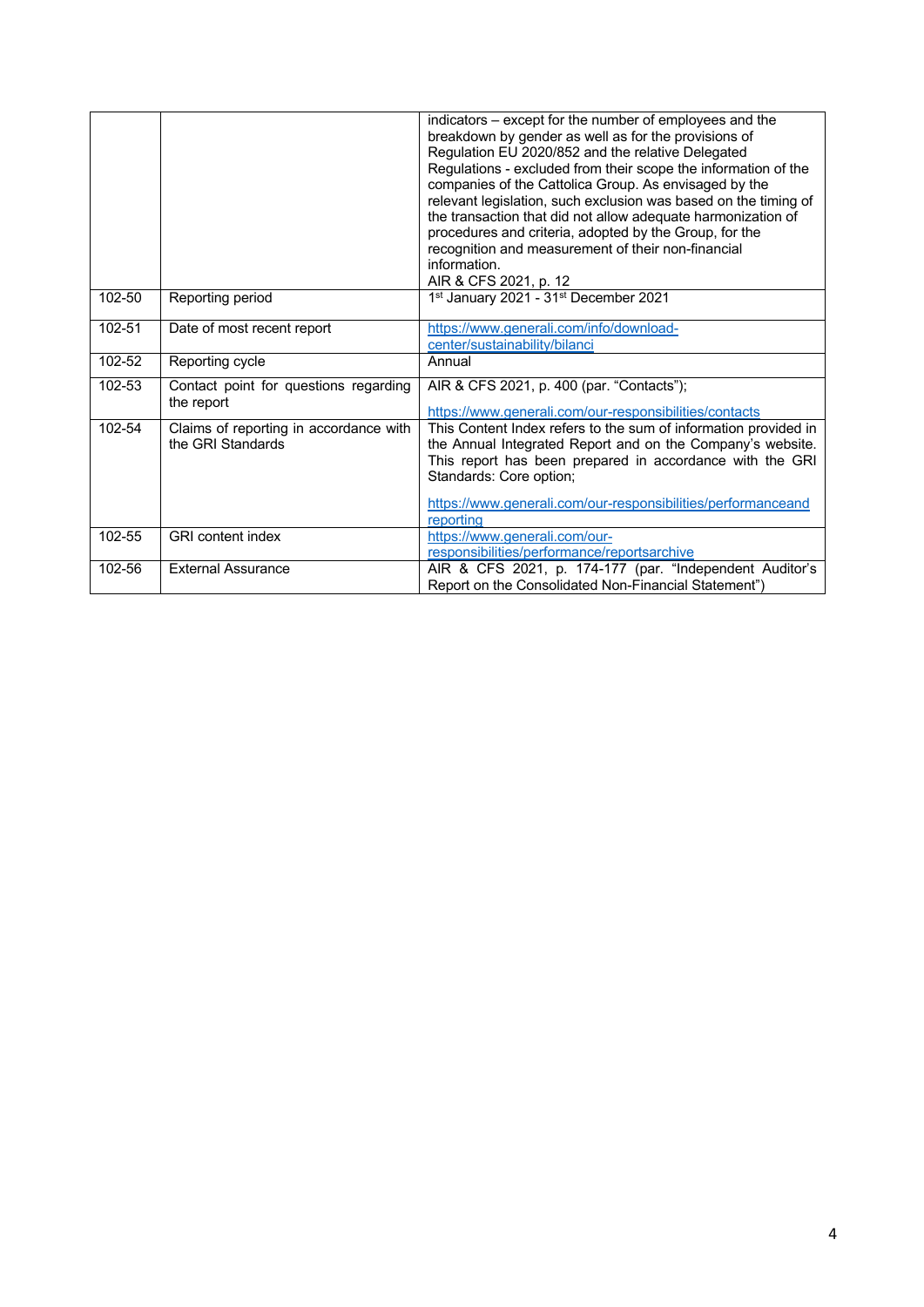## **Topic Specific Standards**

The correlation between material topics and the GRI Standards is also presented in the table found here

| <b>GRI ID</b>                                                                                                     | <b>Disclosure</b>                                                                                                | <b>Reference</b>                                                                                                                                                   | <b>Omission</b> |  |
|-------------------------------------------------------------------------------------------------------------------|------------------------------------------------------------------------------------------------------------------|--------------------------------------------------------------------------------------------------------------------------------------------------------------------|-----------------|--|
| <b>GRI 201: Economic Performance 2016</b><br><b>Material Topics: Climate Change; Pandemics and extreme events</b> |                                                                                                                  |                                                                                                                                                                    |                 |  |
| $103 - 1$<br>$103 - 2$<br>$103 - 3$                                                                               | Management Approach                                                                                              | https://www.generali.com/our-responsibilities/our-<br>commitment-to-the-environment-and-climate;<br>AIR & CFS 2021, p. 25-28, 31-36, 83-84, 96-98, 149-152,<br>162 |                 |  |
| $201 - 2$                                                                                                         | Implications<br>Financial<br>and<br>other risks and opportunities<br>due to climate change                       | https://www.generali.com/our-responsibilities/our-<br>commitment-to-the-environment-and-climate:<br>AIR & CFS 2021, p. 31-36, 83-84, 96-98, 149-152, 162           |                 |  |
|                                                                                                                   | Operating result, combined<br>ratio, natural catastrophes<br>impact, insurance exposure<br>to fossil fuel sector | AIR & CFS 2021, p. 61, 128, 130-131, 146                                                                                                                           |                 |  |

|           | <b>GRI 205: Anti-Corruption 2016</b><br><b>Material Topics: Regulatory complexity</b> |                                                                                        |  |
|-----------|---------------------------------------------------------------------------------------|----------------------------------------------------------------------------------------|--|
| $103 - 1$ | Management Approach                                                                   | AIR & CFS 2021, p. 66-69 (par. "Our rules for running                                  |  |
| $103 - 2$ |                                                                                       | business with integrity");                                                             |  |
| $103 - 3$ |                                                                                       | https://www.generali.com/our-responsibilities/responsible-<br>business/anti-corruption |  |
| $205 - 2$ | Communications and training                                                           | https://www.generali.com/our-responsibilities/responsible-                             |  |
|           | about anti-corruption policies                                                        | business/anti-corruption;                                                              |  |
|           | and procedures                                                                        | AIR & CFS 2021, p. 69                                                                  |  |
| $205 - 3$ | Confirmed incidents of                                                                | https://www.generali.com/our-responsibilities/responsible-                             |  |
|           | corruption and actions taken                                                          | business/code-of-conduct                                                               |  |

|                        | <b>GRI 207: Tax 2019</b><br><b>Material topics:</b> Transparency and purpose-driven businesses |                                         |  |  |
|------------------------|------------------------------------------------------------------------------------------------|-----------------------------------------|--|--|
| $103 - 1$              | Management Approach                                                                            | <b>Group Tax Strategy:</b>              |  |  |
| $103 - 2$<br>$103 - 3$ |                                                                                                | <b>Tax Transparency Report 2021</b>     |  |  |
| $207-1$                | Approach to tax                                                                                | <b>Group Tax Strategy;</b>              |  |  |
|                        |                                                                                                | Tax Transparency Report 2021 p. 4-5     |  |  |
| $207 - 2$              | Tax governance, control, and                                                                   | <b>Group Tax Strategy:</b>              |  |  |
|                        | risk management                                                                                | Tax Transparency Report 2021 p. 6-7, 17 |  |  |
| $207 - 3$              | Stakeholder engagement                                                                         | Tax Transparency Report 2021 p. 8       |  |  |
|                        | and management of                                                                              |                                         |  |  |
|                        | concerns related to tax                                                                        |                                         |  |  |

| <b>GRI 302: Energy 2016</b><br><b>Material Topics:</b> Climate Change; Resource scarcity and sharing economy |                                               |                                                                                                                                                                     |  |  |
|--------------------------------------------------------------------------------------------------------------|-----------------------------------------------|---------------------------------------------------------------------------------------------------------------------------------------------------------------------|--|--|
| $103 - 1$<br>$103 - 2$<br>$103 - 3$                                                                          | Management Approach                           | https://www.generali.com/our-responsibilities/our-<br>commitment-to-the-environment-and-climate/Green-offices-<br>energy-use-of-resources-and-waste (par. "Energy") |  |  |
| $302 - 1$                                                                                                    | Energy consumption within<br>the organization | https://www.generali.com/our-responsibilities/our-<br>commitment-to-the-environment-and-climate/Green-offices-<br>energy-use-of-resources-and-waste (par. "Energy") |  |  |
| $302 - 4$                                                                                                    | Reduction of energy<br>consumption            | https://www.generali.com/our-responsibilities/our-<br>commitment-to-the-environment-and-climate/Green-offices-<br>energy-use-of-resources-and-waste (par. "Energy") |  |  |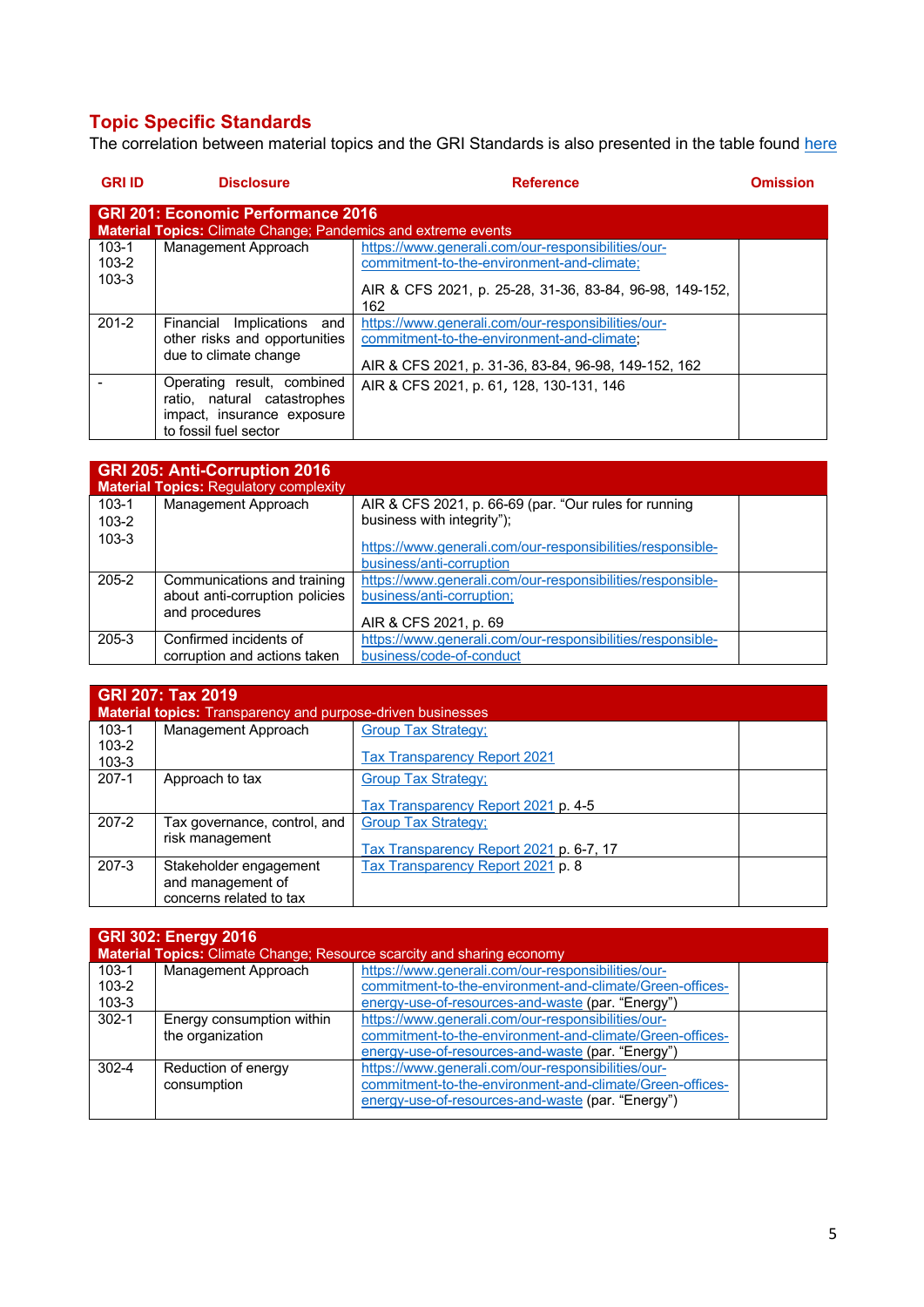|                    | <b>GRI 305: Emissions 2016</b> |                                                                                                                     |  |  |  |  |  |
|--------------------|--------------------------------|---------------------------------------------------------------------------------------------------------------------|--|--|--|--|--|
|                    |                                | Material Topics: Climate Change; Resource scarcity and sharing economy                                              |  |  |  |  |  |
| $103-1$            | Management Approach            | https://www.generali.com/our-responsibilities/our-                                                                  |  |  |  |  |  |
| 103-2<br>$103 - 3$ |                                | commitment-to-the-environment-and-climate/greenhouse-                                                               |  |  |  |  |  |
|                    |                                | gas-emissions                                                                                                       |  |  |  |  |  |
| $305 - 1$          | Direct GHG emissions           | https://www.generali.com/our-responsibilities/our-                                                                  |  |  |  |  |  |
|                    | (Scope 1)                      | commitment-to-the-environment-and-climate/greenhouse-                                                               |  |  |  |  |  |
|                    |                                | gas-emissions;                                                                                                      |  |  |  |  |  |
|                    |                                |                                                                                                                     |  |  |  |  |  |
|                    |                                | https://www.generali.com/our-                                                                                       |  |  |  |  |  |
|                    |                                | responsibilities/performance/data-and-performance<br>Generali in Figures 2021, p.5 in the downloadable PDF (sec.    |  |  |  |  |  |
|                    |                                | "Impact of direct operations);                                                                                      |  |  |  |  |  |
|                    |                                |                                                                                                                     |  |  |  |  |  |
|                    |                                | AIR & CFS 2021, p. 13 (sec. "Total GHG Emissions"), 62<br>(par. "Objectives and metrics to reduce the impact of our |  |  |  |  |  |
|                    |                                | direct operations")                                                                                                 |  |  |  |  |  |
| $305 - 2$          | Energy indirect GHG            | https://www.generali.com/our-responsibilities/our-                                                                  |  |  |  |  |  |
|                    | emissions (Scope 2)            | commitment-to-the-environment-and-climate/greenhouse-                                                               |  |  |  |  |  |
|                    |                                | gas-emissions;                                                                                                      |  |  |  |  |  |
|                    |                                | https://www.generali.com/our-                                                                                       |  |  |  |  |  |
|                    |                                | responsibilities/performance/data-and-performance                                                                   |  |  |  |  |  |
|                    |                                | Generali in Figures 2021, p. 5 in the downloadable PDF                                                              |  |  |  |  |  |
|                    |                                | (sec. "Impact of direct operations);                                                                                |  |  |  |  |  |
|                    |                                | AIR & CFS 2021, p. 13 (sec. "Total Emissions"), 62 (par.                                                            |  |  |  |  |  |
|                    |                                | "Objectives and metrics to reduce the impact of our direct                                                          |  |  |  |  |  |
|                    |                                | operations")                                                                                                        |  |  |  |  |  |
| $305 - 3$          | Other indirect GHG             | https://www.generali.com/our-responsibilities/our-                                                                  |  |  |  |  |  |
|                    | emissions (Scope 3)            | commitment-to-the-environment-and-climate/greenhouse-<br>gas-emissions;                                             |  |  |  |  |  |
|                    |                                |                                                                                                                     |  |  |  |  |  |
|                    |                                | https://www.generali.com/our-                                                                                       |  |  |  |  |  |
|                    |                                | responsibilities/performance/data-and-performance<br>Generali in Figures 2021, p. 5 in the downloadable PDF         |  |  |  |  |  |
|                    |                                | (sec. "Impact of investments activity" and "Impact of direct                                                        |  |  |  |  |  |
|                    |                                | operations);                                                                                                        |  |  |  |  |  |
|                    |                                | AIR & CFS 2021, p. 13 (sec. "Total Emissions"), 62 (par.                                                            |  |  |  |  |  |
|                    |                                | "Objectives and metrics to reduce the impact of our direct                                                          |  |  |  |  |  |
|                    |                                | operations"), p. 91-92 (par. "The Group commitment on                                                               |  |  |  |  |  |
|                    |                                | climate change")                                                                                                    |  |  |  |  |  |
| $305 - 4$          | <b>GHG</b> emissions intensity | https://www.generali.com/our-                                                                                       |  |  |  |  |  |
|                    |                                | responsibilities/performance/data-and-performance                                                                   |  |  |  |  |  |
|                    |                                | Generali in Figures 2021, p. 5 in the downloadable PDF<br>(sec. "Impact of Investments activity");                  |  |  |  |  |  |
|                    |                                |                                                                                                                     |  |  |  |  |  |
|                    |                                | AIR & CFS 2021, p. 91-92 (par. "The Group commitment on<br>climate change")                                         |  |  |  |  |  |
| 305-5              | <b>Reduction of GHG</b>        | https://www.generali.com/our-responsibilities/our-                                                                  |  |  |  |  |  |
|                    | emissions                      | commitment-to-the-environment-and-climate/greenhouse-                                                               |  |  |  |  |  |
|                    |                                | gas-emissions;                                                                                                      |  |  |  |  |  |
|                    |                                | https://www.generali.com/our-                                                                                       |  |  |  |  |  |
|                    |                                | responsibilities/performance/data-and-performance                                                                   |  |  |  |  |  |
|                    |                                | Generali in Figures 2021, in the downloadable PDF (sec.                                                             |  |  |  |  |  |
|                    |                                | "Impact of investments activity" and "Impact of direct                                                              |  |  |  |  |  |
|                    |                                | operations);                                                                                                        |  |  |  |  |  |
|                    |                                | AIR & CFS 2021, p. 13 (sec. "Total Emissions"), 62 (par.                                                            |  |  |  |  |  |
|                    |                                | "Objectives and metrics to reduce the impact of our direct                                                          |  |  |  |  |  |
|                    |                                | operations"), p. 91-92 (par. "The Group commitment on                                                               |  |  |  |  |  |
|                    |                                | climate change")                                                                                                    |  |  |  |  |  |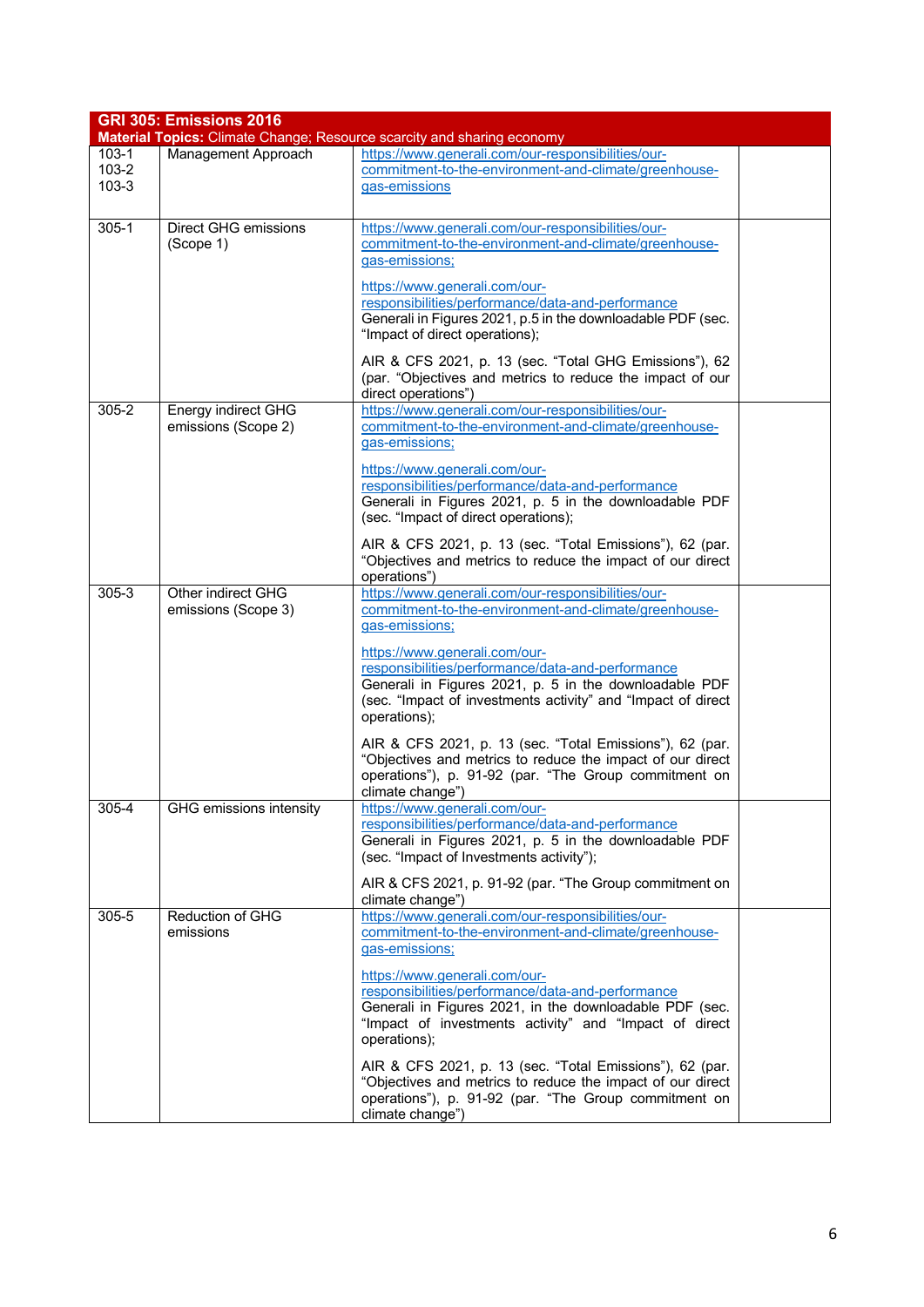|                                     | GRI 401: Employment 2016                    |                                                                                                                                                                                                                                                                                                                                                                                                                                                                                                                                                                                                                                                                                                                                                                                                                                                                                                                                                                                                         |  |
|-------------------------------------|---------------------------------------------|---------------------------------------------------------------------------------------------------------------------------------------------------------------------------------------------------------------------------------------------------------------------------------------------------------------------------------------------------------------------------------------------------------------------------------------------------------------------------------------------------------------------------------------------------------------------------------------------------------------------------------------------------------------------------------------------------------------------------------------------------------------------------------------------------------------------------------------------------------------------------------------------------------------------------------------------------------------------------------------------------------|--|
|                                     |                                             | Material Topics: Ageing and new welfare; Changing nature of work; Women and minorities inclusion                                                                                                                                                                                                                                                                                                                                                                                                                                                                                                                                                                                                                                                                                                                                                                                                                                                                                                        |  |
| $103 - 1$<br>$103 - 2$<br>$103 - 3$ | Management Approach                         | Our workforce policies are based on the enhancement of<br>employees, professional development, protection of<br>worker's rights and respect for corporate values. The<br>principles and fundamental worker's rights are outlined in<br>the Generali Group Code of Conduct and reiterated in the<br>European Social Charter. These documents are based on<br>the Universal Declaration of Human Rights and the<br>Declaration of the International Labour Organization. All<br>staff is employed under a formal written employment<br>contract. No form of exploitation against workers, forced,<br>compulsory or child labor is tolerated. We also recognize<br>the rights of our employees to join a trade union, to appoint<br>workers' representatives and to exercise their relative<br>functions (e.g., the right of collective bargaining), in<br>accordance with local regulations and practices. Our<br>employees are also provided with several benefits in<br>addition to their remuneration. |  |
| $401 - 1$                           | New employee hires and<br>employee turnover | 7,919 new employees (of whom 4,475 women) where hired,<br>and 7,835 (of whom 4,327 women) left. The total recruitment<br>rate was 10.9% (11.9% female recruitment rate) and the<br>turnover rate was 10.7% (11.5% female turnover rate)                                                                                                                                                                                                                                                                                                                                                                                                                                                                                                                                                                                                                                                                                                                                                                 |  |

#### **Recruitments and terminations 2021\***

| <b>Country</b>                         |                     | $\leq 34$    |                     | $35 - 54$    | $\geq 55$           |              |                     | Total        |
|----------------------------------------|---------------------|--------------|---------------------|--------------|---------------------|--------------|---------------------|--------------|
|                                        | <b>Recruitments</b> | Terminations | <b>Recruitments</b> | Terminations | <b>Recruitments</b> | Terminations | <b>Recruitments</b> | Terminations |
| Italy                                  | 840                 | 441          | 266                 | 275          | 16                  | 359          | 1,122               | 1,075        |
| France                                 | 714                 | 712          | 306                 | 610          | 14                  | 275          | 1,034               | 1,597        |
| Germany                                | 194                 | 73           | 120                 | 94           | 20                  | 214          | 334                 | 381          |
| Austria, CEE and<br>Russia**           | 1,124               | 1,062        | 668                 | 852          | 80                  | 353          | 1,872               | 2,267        |
| International**                        | 1.108               | 891          | 741                 | 956          | 67                  | 173          | 1.916               | 2,020        |
| Asset & Wealth<br>Management**         | 131                 | 62           | 51                  | 60           | 3                   | 41           | 185                 | 163          |
| Group Holding and<br>other companies** | 815                 | 102          | 496                 | 145          | 145                 | 85           | 1,456               | 332          |
| Discontinued<br>Operations             | -                   | -            |                     | -            | ۰                   | -            |                     |              |
| <b>TOTAL</b>                           | 4,926               | 3,343        | 2,648               | 2,992        | 345                 | 1,500        | 7,919               | 7,835        |

**\*** Excluding Cattolica Group, the acquisition of which was completed in November 2021. As envisaged by the relevant legislation, such exclusion was based on the timing of the transaction that did not allow adequate harmonization of procedures and criteria, adopted by the Group, for the recognition and measurement of their non-financial information.

\*\* **Austria, CEE and Russia:** Austria, Czech Republic, Poland, Hungary, Slovakia, Serbia, Montenegro, Romania, Slovenia, Bulgaria, Croatia, Russia and Regional Office.

**International:** Includes Spain, Switzerland, Portugal, Argentina, Brazil, Chile, Ecuador, Greece, Turkey and Asia.

**Asset & Wealth Management**: Includes the main Group entities operating in investment advisory, asset management and financial planning. **Group Holding and other companies:** Includes the Parent Company's management and coordination activities, including Group reinsurance, other financial holding companies, suppliers of international services not included in the previous geographical areas, Europ Assistance and partially Generali Global Business Lines.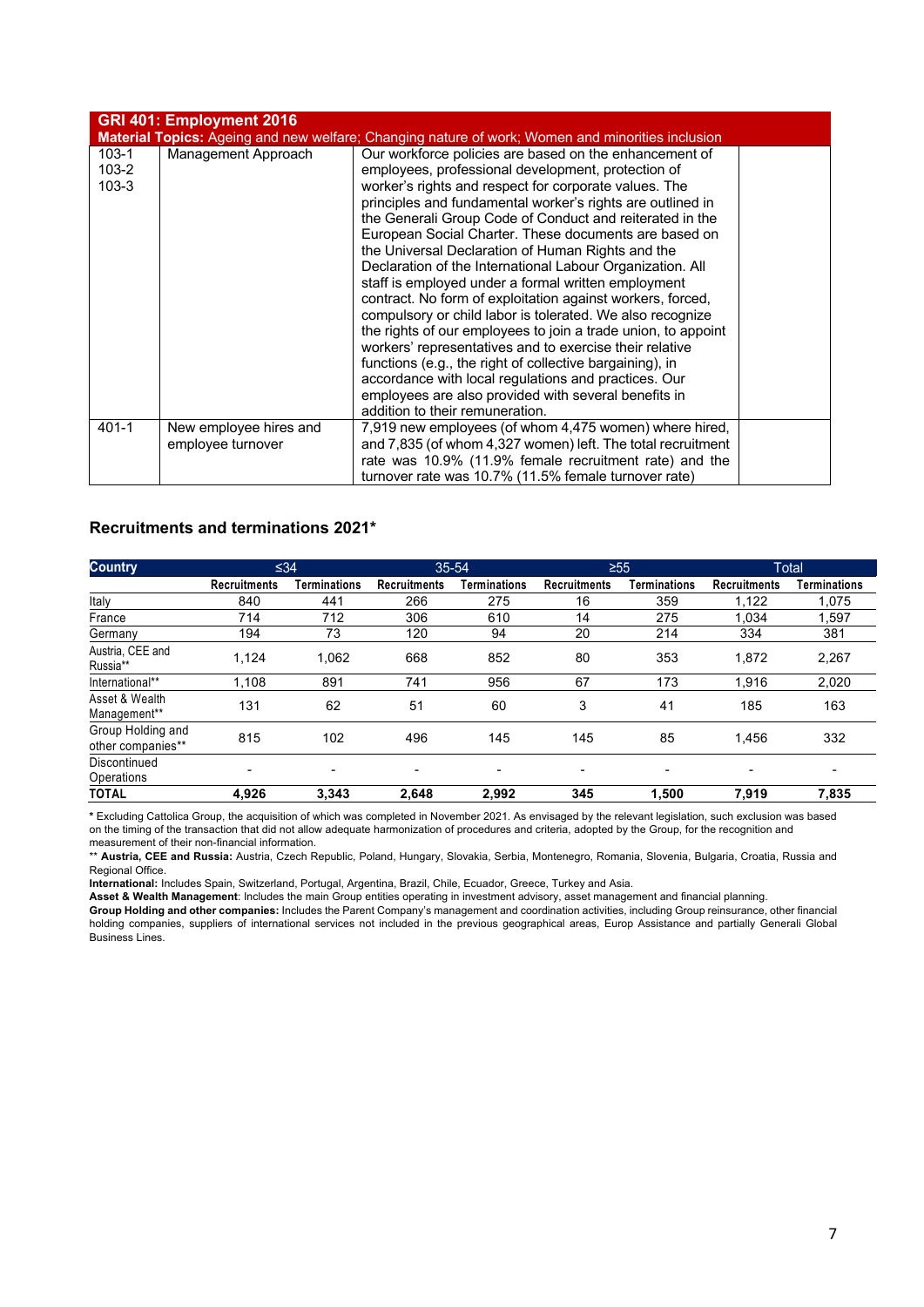#### **Recruitment and termination rate 2021\***

| <b>Country</b>                         | $\leq 34$           |                          | 35-54                    |                          | $\geq 55$                |                          |                     | <b>Total</b> |
|----------------------------------------|---------------------|--------------------------|--------------------------|--------------------------|--------------------------|--------------------------|---------------------|--------------|
|                                        | <b>Recruitments</b> | Terminations             | <b>Recruitments</b>      | Terminations             | <b>Recruitments</b>      | Terminations             | <b>Recruitments</b> | Terminations |
| Italy                                  | 37.2%               | 19.5%                    | 3.0%                     | 3.1%                     | 0.6%                     | 13.9%                    | 8.2%                | 7.8%         |
| France                                 | 42.9%               | 42.7%                    | 8.7%                     | 17.4%                    | 1.0%                     | 19.4%                    | 15.7%               | 24.2%        |
| Germany                                | 15.3%               | 5.7%                     | 2.3%                     | 1.8%                     | 0.8%                     | 8.3%                     | 3.6%                | 4.1%         |
| Austria, CEE and<br>Russia**           | 25.8%               | 24.3%                    | 6.7%                     | 8.6%                     | 2.8%                     | 12.6%                    | 10.9%               | 13.3%        |
| International**                        | 28.1%               | 22.6%                    | 9.8%                     | 12.6%                    | 4.5%                     | 11.5%                    | 14.7%               | 15.5%        |
| Asset & Wealth<br>Management**         | 24.2%               | 11.5%                    | 3.5%                     | 4.1%                     | 1.0%                     | 13.9%                    | 8.1%                | 7.1%         |
| Group Holding and<br>other companies** | 23.3%               | 2.9%                     | 8.2%                     | 2.4%                     | $10.0\%$                 | 5.9%                     | 13.3%               | 3.0%         |
| Discontinued<br>Operations             | -                   | $\overline{\phantom{0}}$ | $\overline{\phantom{0}}$ | $\overline{\phantom{0}}$ | $\overline{\phantom{0}}$ | $\overline{\phantom{0}}$ | -                   |              |
| <b>TOTAL</b>                           | 28.1%               | 19.1%                    | 6.2%                     | 7.0%                     | 2.7%                     | 11.9%                    | 10.9%               | 10.7%        |

**\*** Excluding Cattolica Group, the acquisition of which was completed in November 2021. As envisaged by the relevant legislation, such exclusion was based on the timing of the transaction that did not allow adequate harmonization of procedures and criteria, adopted by the Group, for the recognition and measurement of their non-financial information.

\*\* **Austria, CEE and Russia:** Austria, Czech Republic, Poland, Hungary, Slovakia, Serbia, Montenegro, Romania, Slovenia, Bulgaria, Croatia, Russia and Regional Office.

**International:** Includes Spain, Switzerland, Portugal, Argentina, Brazil, Chile, Ecuador, Greece, Turkey and Asia.

**Asset & Wealth Management**: Includes the main Group entities operating in investment advisory, asset management and financial planning. **Group Holding and other companies:** Includes the Parent Company's management and coordination activities, including Group reinsurance, other financial holding companies, suppliers of international services not included in the previous geographical areas, Europ Assistance and partially Generali Global Business Lines.

#### **Female employees recruitment and terminations 2021\***

| <b>Country</b>                       | Recruitments (n)         | Recruitments (%)** | Terminations (n)         | Terminations (%)**       |
|--------------------------------------|--------------------------|--------------------|--------------------------|--------------------------|
| Italy                                | 578                      | 51.5%              | 467                      | 43.4%                    |
| France                               | 553                      | 53.5%              | 807                      | 50.5%                    |
| Germany                              | 156                      | 46.7%              | 179                      | 47.0%                    |
| Austria, CEE and Russia***           | 1,150                    | 61.4%              | 1.536                    | 67.8%                    |
| International***                     | 1.049                    | 54.7%              | 1,132                    | 56.0%                    |
| Asset & Wealth Management***         | 74                       | 40.0%              | 74                       | 45.4%                    |
| Group Holding and other companies*** | 915                      | 62.8%              | 132                      | 39.8%                    |
| <b>Discontinued Operations</b>       | $\overline{\phantom{a}}$ |                    | $\overline{\phantom{a}}$ | $\overline{\phantom{0}}$ |
| <b>TOTAL</b>                         | 4.475                    | 56.5%              | 4,327                    | 55.2%                    |

**\*** Excluding Cattolica Group, the acquisition of which was completed in November 2021. As envisaged by the relevant legislation, such exclusion was based on the timing of the transaction that did not allow adequate harmonization of procedures and criteria, adopted by the Group, for the recognition and measurement of their non-financial information.

\*\* Percentage calculated on the total number of recruitments and terminations in the different countries represented.

\*\*\* **Austria, CEE and Russia:** Austria, Czech Republic, Poland, Hungary, Slovakia, Serbia, Montenegro, Romania, Slovenia, Bulgaria, Croatia, Russia and Regional Office.

**International:** Includes Spain, Switzerland, Portugal, Argentina, Brazil, Chile, Ecuador, Greece, Turkey and Asia.

**Asset & Wealth Management**: Includes the main Group entities operating in investment advisory, asset management and financial planning.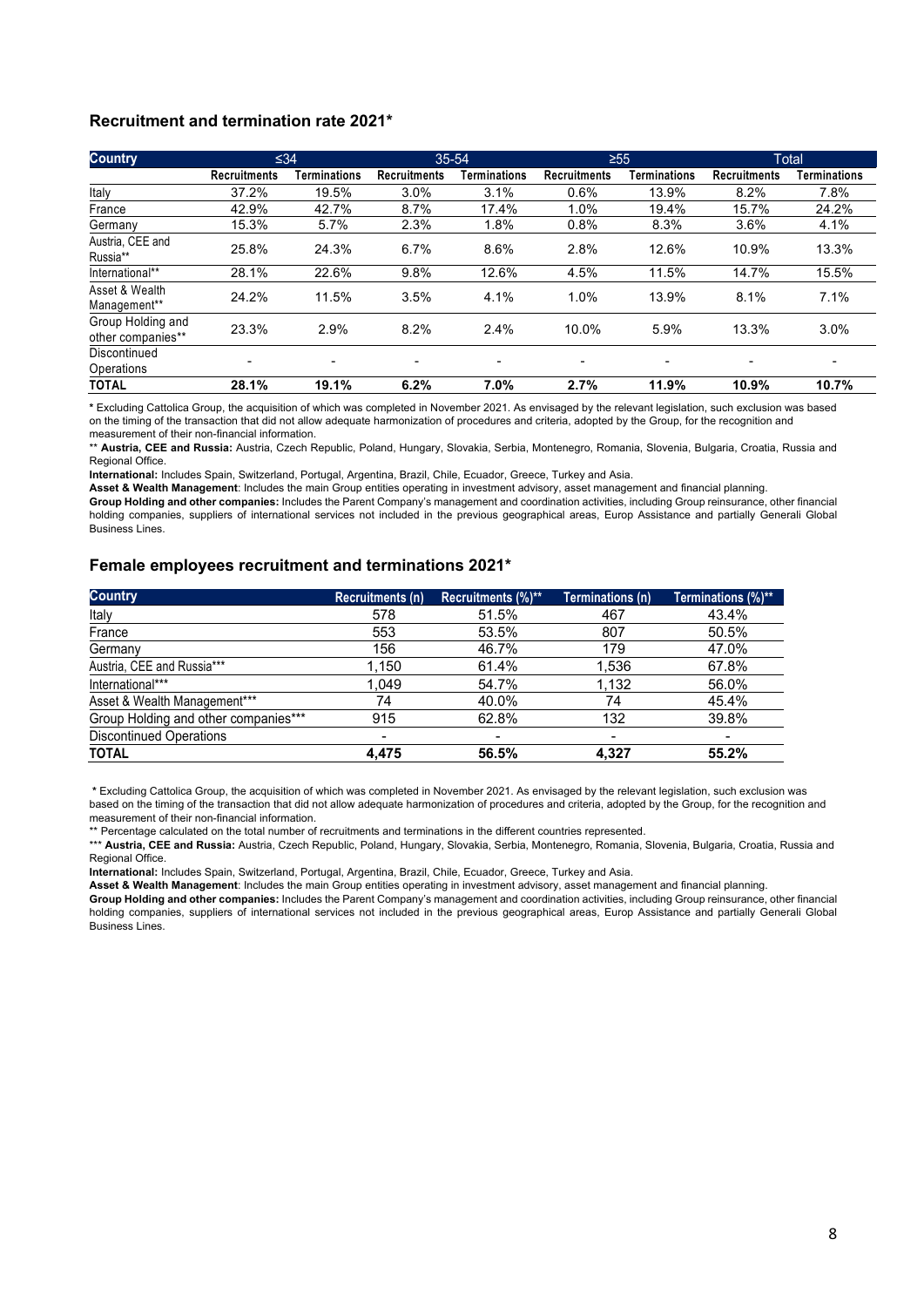#### **Female employees recruitment and termination rate 2021\***

| <b>Country</b>                      | <b>Recruitments</b>      | <b>Terminations</b> |
|-------------------------------------|--------------------------|---------------------|
| Italy                               | 9.6%                     | $7.7\%$             |
| France                              | 16.0%                    | 23.3%               |
| Germany                             | 3.3%                     | 3.8%                |
| Austria, CEE and Russia**           | 11.9%                    | 15.9%               |
| International**                     | 15.8%                    | 17.0%               |
| Asset & Wealth Management**         | 7.5%                     | 7.5%                |
| Group Holding and other companies** | 15.1%                    | 2.2%                |
| <b>Discontinued Operations</b>      | $\overline{\phantom{a}}$ |                     |
| <b>TOTAL</b>                        | 11.9%                    | 11.5%               |

**\*** Percentage calculated on the total number of female employees in the different countries represented. Data exclude Cattolica Group, the acquisition of which was completed in November 2021. As envisaged by the relevant legislation, such exclusion was based on the timing of the transaction that did not allow adequate harmonization of procedures and criteria, adopted by the Group, for the recognition and measurement of their non-financial information. \*\* **Austria, CEE and Russia:** Austria, Czech Republic, Poland, Hungary, Slovakia, Serbia, Montenegro, Romania, Slovenia, Bulgaria, Croatia, Russia and

Regional Office.

**International:** Includes Spain, Switzerland, Portugal, Argentina, Brazil, Chile, Ecuador, Greece, Turkey and Asia.

**Asset & Wealth Management**: Includes the main Group entities operating in investment advisory, asset management and financial planning.

**Group Holding and other companies:** Includes the Parent Company's management and coordination activities, including Group reinsurance, other financial holding companies, suppliers of international services not included in the previous geographical areas, Europ Assistance and partially Generali Global Business Lines.

#### **Gender breakdown of recruitment and termination rates 2021\***

| <b>Gender</b> | Recruitments | $\sf Termination$ ' |
|---------------|--------------|---------------------|
| Male          | $9.8\%$      | 9.9%                |
| Female        | 11.9%        | 11.5%               |

\* Excluding Cattolica Group, the acquisition of which was completed in November 2021. As envisaged by the relevant legislation, such exclusion was based on the timing of the transaction that did not allow adequate harmonization of procedures and criteria, adopted by the Group, for the recognition and measurement of their non-financial information.

| <b>GRI 404: Training and Education 2016</b><br>Material Topics: Digital revolution and cybersecurity; Ageing and new welfare; Transparency and purpose-driven<br>businesses; Women and minorities inclusion |                                                    |                                                                                                                                                                                    |  |  |
|-------------------------------------------------------------------------------------------------------------------------------------------------------------------------------------------------------------|----------------------------------------------------|------------------------------------------------------------------------------------------------------------------------------------------------------------------------------------|--|--|
| $103 - 1$<br>$103 - 2$<br>$103 - 3$                                                                                                                                                                         | Management Approach                                | https://www.generali.com/our-<br>responsibilities/Generali-people-<br>strategy/training<br>AIR & CFS 2021, p. 55-57 (par. "Build and<br>evolve key skills for the transformation") |  |  |
| $404 - 1$                                                                                                                                                                                                   | Average hours of training per year per<br>employee | AIR & CFS 2021, p. 56 (section "NFS")                                                                                                                                              |  |  |



**35.5** Average hours of training per capita **managers\***

**32.8** Average hours of training per capita **middle managers\***

**27.1** Average hours of training per capita **employees\***

**52.1** Average hours of training per capita **sales attendants\***

\* The data exclude Cattolica Group, the acquisition of which was completed in November 2021. As envisaged by the relevant legislation, such exclusion was based on the timing of the transaction that did not allow adequate harmonization of procedures and criteria, adopted by the Group, for the recognition and measurement of their non-financial information.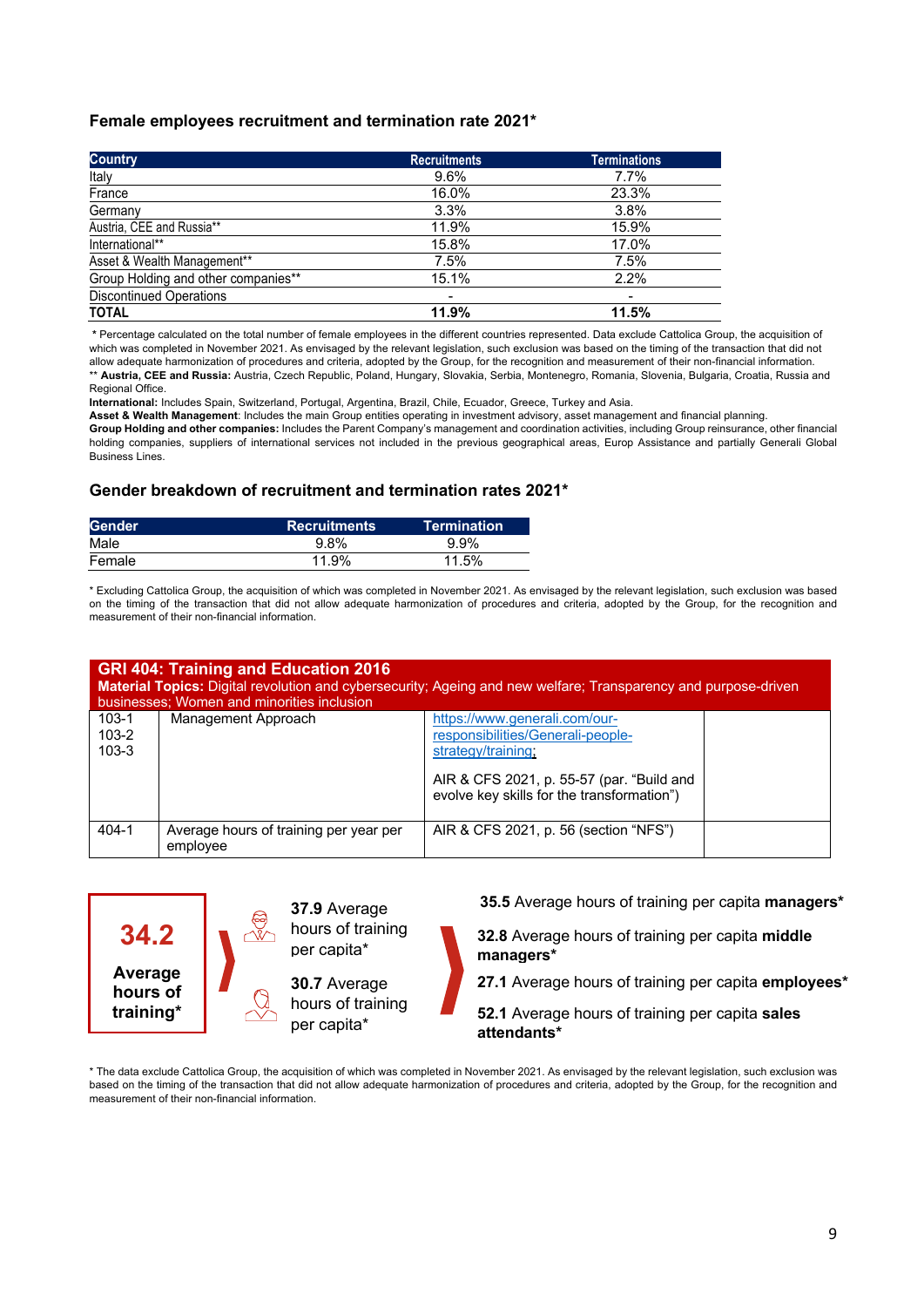| 404-2 | Programs for upgrading employee skills<br>and transition assistance programs                           | AIR & CFS 2021, p. 55-57 (par. "Build and<br>evolve key skills for the transformation");                                            |  |
|-------|--------------------------------------------------------------------------------------------------------|-------------------------------------------------------------------------------------------------------------------------------------|--|
|       |                                                                                                        | https://www.generali.com/our-<br>responsibilities/Generali-people-<br>strategy/training                                             |  |
| 404-3 | receiving<br>Percentage of employees<br>performance<br>regular<br>and<br>career<br>development reviews | In 2021, 100%* of our employees were<br>involved in a performance assessment<br>program, feedback dialogue and<br>development plan. |  |

\* The data refer to eligible employees (are excluded fixed term contracts, new hired not entering the process, employees on long term leave, etc.). It excludes Cattolica Group, the acquisition of which was completed in November 2021. As envisaged by the relevant legislation, such exclusion was based on the timing of the transaction that did not allow adequate harmonization of procedures and criteria, adopted by the Group, for the recognition and measurement of their non-financial information.

### **Performance Assessment 2021\***

| <b>Performance Assessment</b> | Total $(\%)$ |
|-------------------------------|--------------|
| Male                          | 100%         |
| Female                        | 100%         |
| Total                         | 100%         |

\* The data refer to eligible employees (are excluded fixed term contracts, new hired not entering the process, employees on long term leave, etc.). The data exclude Cattolica Group, the acquisition of which was completed in November 2021. As envisaged by the relevant legislation, such exclusion was based on the timing of the transaction that did not allow adequate harmonization of procedures and criteria, adopted by the Group, for the recognition and measurement of their non-financial information.

|                                     | <b>GRI 405: Diversity and Equal Opportunity 2016</b><br>Material Topics: Ageing and new welfare; Women and minorities inclusion |                                                                                                                                                          |  |  |  |  |
|-------------------------------------|---------------------------------------------------------------------------------------------------------------------------------|----------------------------------------------------------------------------------------------------------------------------------------------------------|--|--|--|--|
| $103 - 1$<br>$103 - 2$<br>$103 - 3$ | Management Approach                                                                                                             | AIR & CFS 2021, p. 53-55 (par. "Diversity &<br>Inclusion Strategy");<br>https://www.generali.com/work-with-us/Get-<br>to-know-us/diversity-and-inclusion |  |  |  |  |
| 405-1                               | Diversity of governance bodies and<br>employees                                                                                 | AIR & CFS 2021, p. 74-75 (par. "Focus on<br>the Board of Directors")                                                                                     |  |  |  |  |

### **Employees by level 2021\***

| <b>Country</b>                      | <b>Managers</b> | <b>Middle</b><br>managers | <b>Employees</b> | <b>Sales</b><br><b>attendants</b> | <b>Other</b> | <b>Total</b>   |
|-------------------------------------|-----------------|---------------------------|------------------|-----------------------------------|--------------|----------------|
| Italy                               | 181             | 1178                      | 5,446            | 6.881                             | 58           | 13.744         |
| France                              | 114             | 3273                      | .579             | 1,622                             |              | 6,589          |
| Germany                             | 146             | 570                       | 8.063            | 403                               |              | 9,182          |
| Austria, CEE and Russia**           | 319             | 1692                      | 10.410           | 4.674                             | 11           | 17.106         |
| International**                     | 428             | 1979                      | 8,296            | 2,296                             | 9            | 13,008         |
| Asset & Wealth Management**         | 221             | 759                       | 1.211            | 93                                |              | 2,284          |
| Group Holding and other companies** | 602             | 1486                      | 8.300            | 460                               | 124          | 10,972         |
| <b>Discontinued Operations</b>      | ۰               |                           |                  |                                   |              | $\blacksquare$ |
| <b>TOTAL</b>                        | 2.011           | 10.937                    | 43.305           | 16.429                            | 203          | 72,885         |

\* The data exclude Cattolica Group, the acquisition of which was completed in November 2021. As envisaged by the relevant legislation, such exclusion was based on the timing of the transaction that did not allow adequate harmonization of procedures and criteria, adopted by the Group, for the recognition and measurement of their non-financial information

\*\* **Austria, CEE and Russia:** Austria, Czech Republic, Poland, Hungary, Slovakia, Serbia, Montenegro, Romania, Slovenia, Bulgaria, Croatia, Russia and Regional Office.

**International:** Includes Spain, Switzerland, Portugal, Argentina, Brazil, Chile, Ecuador, Greece, Turkey and Asia.

**Asset & Wealth Management**: Includes the main Group entities operating in investment advisory, asset management and financial planning.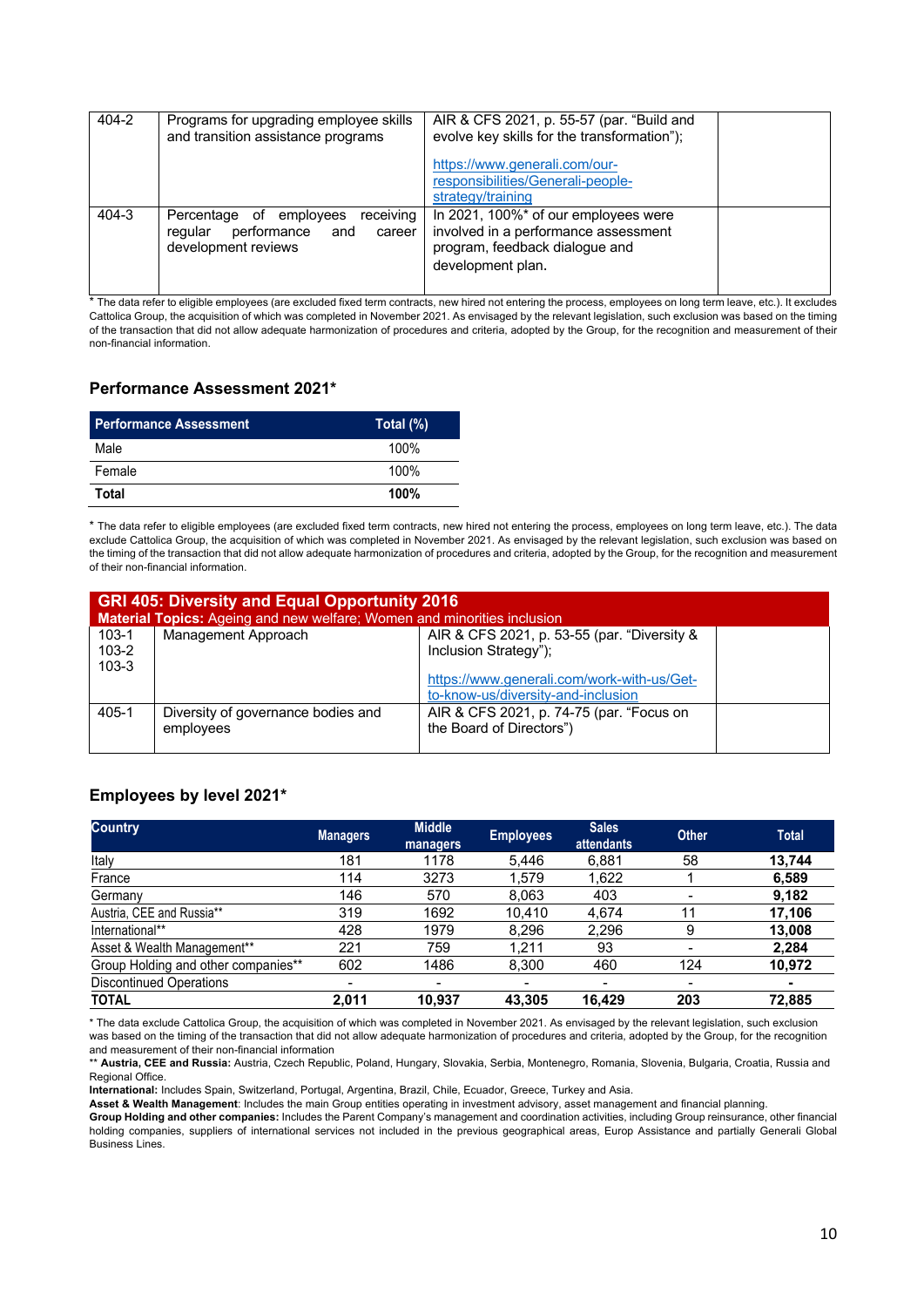#### **Percentage of employees by level 2021\***

| <b>Country</b>                      | <b>Managers</b> | <b>Middle</b><br>managers | <b>Employees</b>         | <b>Sales</b><br><b>attendants</b> | <b>Other</b>             |
|-------------------------------------|-----------------|---------------------------|--------------------------|-----------------------------------|--------------------------|
| Italy                               | 1.3%            | 8.6%                      | 39.6%                    | 50.1%                             | 0.4%                     |
| France                              | 1.7%            | 49.7%                     | 24.0%                    | 24.6%                             | $0.0\%$                  |
| Germany                             | 1.6%            | 6.2%                      | 87.8%                    | 4.4%                              | $\overline{\phantom{a}}$ |
| Austria, CEE and Russia**           | 1.9%            | 9.9%                      | 60.9%                    | 27.3%                             | 0.1%                     |
| International**                     | 3.3%            | 15.2%                     | 63.8%                    | 17.7%                             | 0.1%                     |
| Asset & Wealth Management**         | 9.7%            | 33.2%                     | 53.0%                    | 4.1%                              | $\overline{\phantom{a}}$ |
| Group Holding and other companies** | 5.5%            | 13.5%                     | 75.6%                    | 4.2%                              | 1.1%                     |
| <b>Discontinued Operations</b>      |                 | $\overline{\phantom{0}}$  | $\overline{\phantom{a}}$ |                                   | ٠                        |
| <b>TOTAL</b>                        | 2.8%            | 15.0%                     | 59.4%                    | 22.5%                             | 0.3%                     |

\* The data exclude Cattolica Group, the acquisition of which was completed in November 2021. As envisaged by the relevant legislation, such exclusion was based on the timing of the transaction that did not allow adequate harmonization of procedures and criteria, adopted by the Group, for the recognition and measurement of their non-financial information

\*\* **Austria, CEE and Russia:** Austria, Czech Republic, Poland, Hungary, Slovakia, Serbia, Montenegro, Romania, Slovenia, Bulgaria, Croatia, Russia and Regional Office.

**International:** Includes Spain, Switzerland, Portugal, Argentina, Brazil, Chile, Ecuador, Greece, Turkey and Asia.

**Asset & Wealth Management**: Includes the main Group entities operating in investment advisory, asset management and financial planning. **Group Holding and other companies:** Includes the Parent Company's management and coordination activities, including Group reinsurance, other financial holding companies, suppliers of international services not included in the previous geographical areas, Europ Assistance and partially Generali Global Business Lines.

#### **Female employees by level 2021\***

| <b>Country</b>                      | <b>Managers</b>          | <b>Middle</b><br>managers | <b>Employees</b>         | <b>Sales</b><br>attendants | <b>Other</b> | <b>Total</b> |
|-------------------------------------|--------------------------|---------------------------|--------------------------|----------------------------|--------------|--------------|
| Italy                               | 31                       | 318                       | 2,952                    | 2.744                      | 4            | 6,049        |
| France                              | 39                       | 1809                      | 1,108                    | 503                        |              | 3,459        |
| Germany                             | 27                       | 178                       | 4,491                    | 48                         |              | 4,744        |
| Austria, CEE and Russia**           | 104                      | 775                       | 6,559                    | 2,195                      |              | 9,633        |
| International**                     | 140                      | 854                       | 4,698                    | 961                        | 6            | 6,659        |
| Asset & Wealth Management**         | 42                       | 294                       | 625                      | 24                         |              | 985          |
| Group Holding and other companies** | 161                      | 625                       | 4,960                    | 271                        | 58           | 6,075        |
| <b>Discontinued Operations</b>      | $\overline{\phantom{a}}$ | $\overline{\phantom{0}}$  | $\overline{\phantom{0}}$ |                            |              |              |
| <b>TOTAL</b>                        | 544                      | 4,853                     | 25,393                   | 6,746                      | 68           | 37,604       |

\* The data exclude Cattolica Group, the acquisition of which was completed in November 2021. As envisaged by the relevant legislation, such exclusion was based on the timing of the transaction that did not allow adequate harmonization of procedures and criteria, adopted by the Group, for the recognition and measurement of their non-financial information

\*\* **Austria, CEE and Russia:** Austria, Czech Republic, Poland, Hungary, Slovakia, Serbia, Montenegro, Romania, Slovenia, Bulgaria, Croatia, Russia and Regional Office.

**International:** Includes Spain, Switzerland, Portugal, Argentina, Brazil, Chile, Ecuador, Greece, Turkey and Asia.

**Asset & Wealth Management**: Includes the main Group entities operating in investment advisory, asset management and financial planning.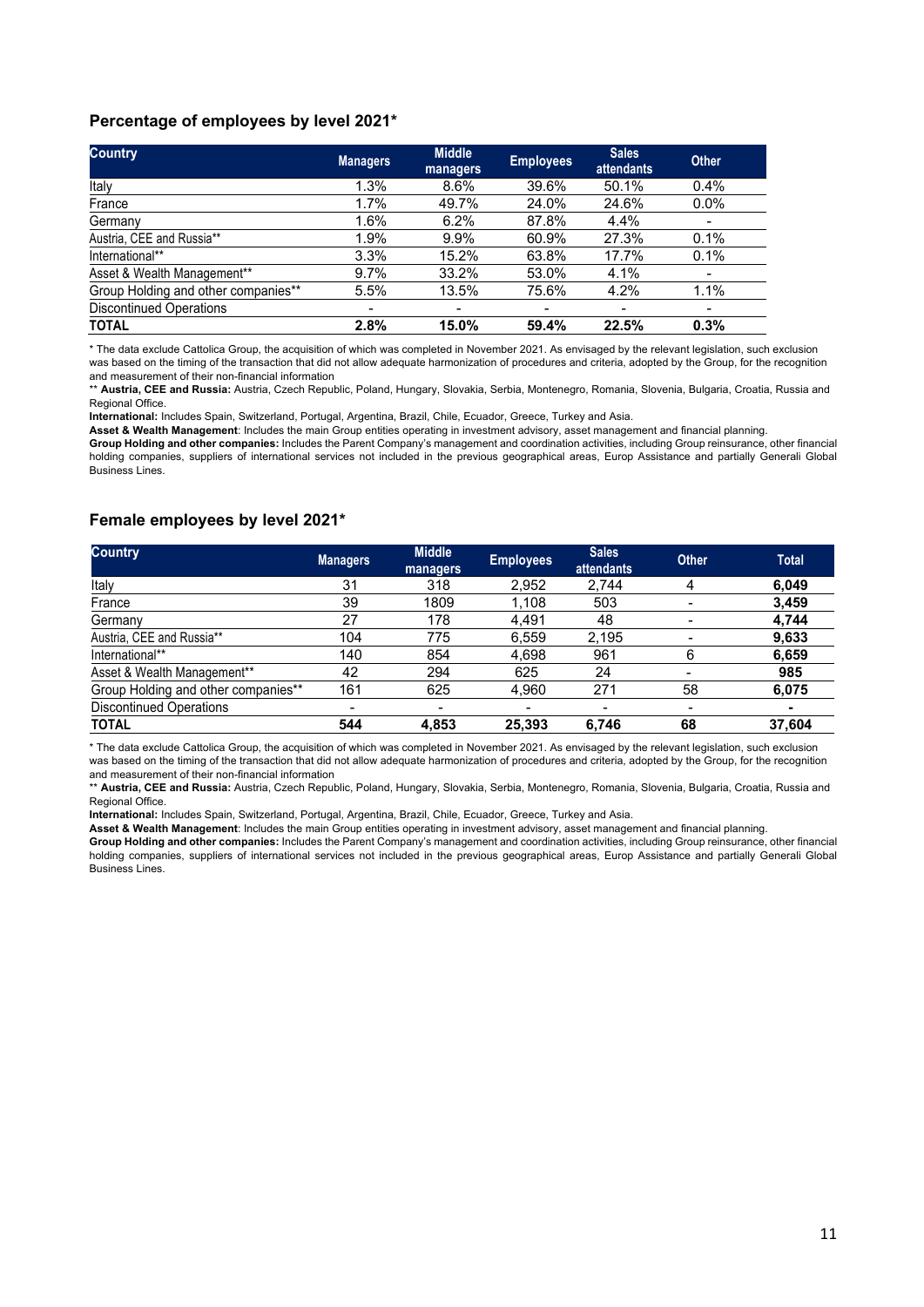#### **Percentage of female employees by level 2021\***

| <b>Country</b>                      | <b>Managers</b> | <b>Middle</b><br>managers | <b>Employees</b> | <b>Sales</b><br><b>attendants</b> | <b>Other</b> | <b>Total</b>   |
|-------------------------------------|-----------------|---------------------------|------------------|-----------------------------------|--------------|----------------|
| Italy                               | 17.1%           | 27.0%                     | 54.2%            | 39.9%                             | 6.9%         | 44.0%          |
| France                              | 34.2%           | 55.3%                     | 70.2%            | 31.0%                             |              | 52.5%          |
| Germany                             | 18.5%           | 31.2%                     | 55.7%            | 11.9%                             |              | 51.7%          |
| Austria, CEE and Russia**           | 32.6%           | 45.8%                     | 63.0%            | 47.0%                             |              | 56.3%          |
| International**                     | 32.7%           | 43.2%                     | 56.6%            | 41.9%                             | 66.7%        | 51.2%          |
| Asset & Wealth Management**         | 19.0%           | 38.7%                     | 51.6%            | 25.8%                             |              | 43.1%          |
| Group Holding and other companies** | 26.7%           | 42.1%                     | 59.8%            | 58.9%                             | 46.8%        | 55.4%          |
| <b>Discontinued Operations</b>      | ٠               | ٠                         | -                | ۰                                 | ۰            | $\blacksquare$ |
| <b>TOTAL</b>                        | 27.1%           | 44.4%                     | 58.6%            | 41.1%                             | 33.5%        | 51.6%          |

\* Considering all management positions (managers and middle managers), the share of women is 41.7%.

The data exclude Cattolica Group, the acquisition of which was completed in November 2021. As envisaged by the relevant legislation, such exclusion was based on the timing of the transaction that did not allow adequate harmonization of procedures and criteria, adopted by the Group, for the recognition and measurement of their non-financial information

\*\* **Austria, CEE and Russia:** Austria, Czech Republic, Poland, Hungary, Slovakia, Serbia, Montenegro, Romania, Slovenia, Bulgaria, Croatia, Russia and Regional Office.

**International:** Includes Spain, Switzerland, Portugal, Argentina, Brazil, Chile, Ecuador, Greece, Turkey and Asia.

**Asset & Wealth Management**: Includes the main Group entities operating in investment advisory, asset management and financial planning.

**Group Holding and other companies:** Includes the Parent Company's management and coordination activities, including Group reinsurance, other financial holding companies, suppliers of international services not included in the previous geographical areas, Europ Assistance and partially Generali Global Business Lines.

#### **Employees by age bracket 2021\***

| <b>Country</b>                      | ≤34    | $35 - 54$ | $\geq 55$ | <b>Total</b>   |
|-------------------------------------|--------|-----------|-----------|----------------|
| Italy                               | 2,261  | 8,909     | 2,574     | 13,744         |
| France                              | 1,666  | 3,506     | 1,417     | 6,589          |
| Germany                             | 1,270  | 5,321     | 2,591     | 9,182          |
| Austria, CEE and Russia**           | 4.364  | 9.931     | 2.811     | 17.106         |
| International**                     | 3,947  | 7,563     | 1,498     | 13,008         |
| Asset & Wealth Management**         | 541    | 1,448     | 295       | 2,284          |
| Group Holding and other companies** | 3.496  | 6.028     | 1,448     | 10.972         |
| <b>Discontinued Operations</b>      | ۰      |           | ۰         | $\blacksquare$ |
| <b>TOTAL</b>                        | 17.545 | 42,706    | 12.634    | 72,885         |

\* The data exclude Cattolica Group, the acquisition of which was completed in November 2021. As envisaged by the relevant legislation, such exclusion was based on the timing of the transaction that did not allow adequate harmonization of procedures and criteria, adopted by the Group, for the recognition and measurement of their non-financial information

\*\* **Austria, CEE and Russia:** Austria, Czech Republic, Poland, Hungary, Slovakia, Serbia, Montenegro, Romania, Slovenia, Bulgaria, Croatia, Russia and Regional Office.

**International:** Includes Spain, Switzerland, Portugal, Argentina, Brazil, Chile, Ecuador, Greece, Turkey and Asia.

**Asset & Wealth Management**: Includes the main Group entities operating in investment advisory, asset management and financial planning. **Group Holding and other companies:** Includes the Parent Company's management and coordination activities, including Group reinsurance, other financial holding companies, suppliers of international services not included in the previous geographical areas, Europ Assistance and partially Generali Global Business Lines.

#### **Percentage of employees by age bracket 2021\***

| <b>Country</b>                      | ≤34   | $35 - 54$ | $\geq 55$                |
|-------------------------------------|-------|-----------|--------------------------|
| Italy                               | 16.5% | 64.8%     | 18.7%                    |
| France                              | 25.3% | 53.2%     | 21.5%                    |
| Germany                             | 13.8% | 58.0%     | 28.2%                    |
| Austria, CEE and Russia**           | 25.5% | 58.1%     | 16.4%                    |
| International**                     | 30.3% | 58.1%     | 11.5%                    |
| Asset & Wealth Management**         | 23.7% | 63.4%     | 12.9%                    |
| Group Holding and other companies** | 31.9% | 54.9%     | 13.2%                    |
| <b>Discontinued Operations</b>      | ۰     | -         | $\overline{\phantom{0}}$ |
| <b>TOTAL</b>                        | 24.1% | 58.6%     | 17.3%                    |

\* The data exclude Cattolica Group, the acquisition of which was completed in November 2021. As envisaged by the relevant legislation, such exclusion was based on the timing of the transaction that did not allow adequate harmonization of procedures and criteria, adopted by the Group, for the recognition and measurement of their non-financial information

\*\* **Austria, CEE and Russia:** Austria, Czech Republic, Poland, Hungary, Slovakia, Serbia, Montenegro, Romania, Slovenia, Bulgaria, Croatia, Russia and Regional Office.

**International:** Includes Spain, Switzerland, Portugal, Argentina, Brazil, Chile, Ecuador, Greece, Turkey and Asia.

**Asset & Wealth Management**: Includes the main Group entities operating in investment advisory, asset management and financial planning.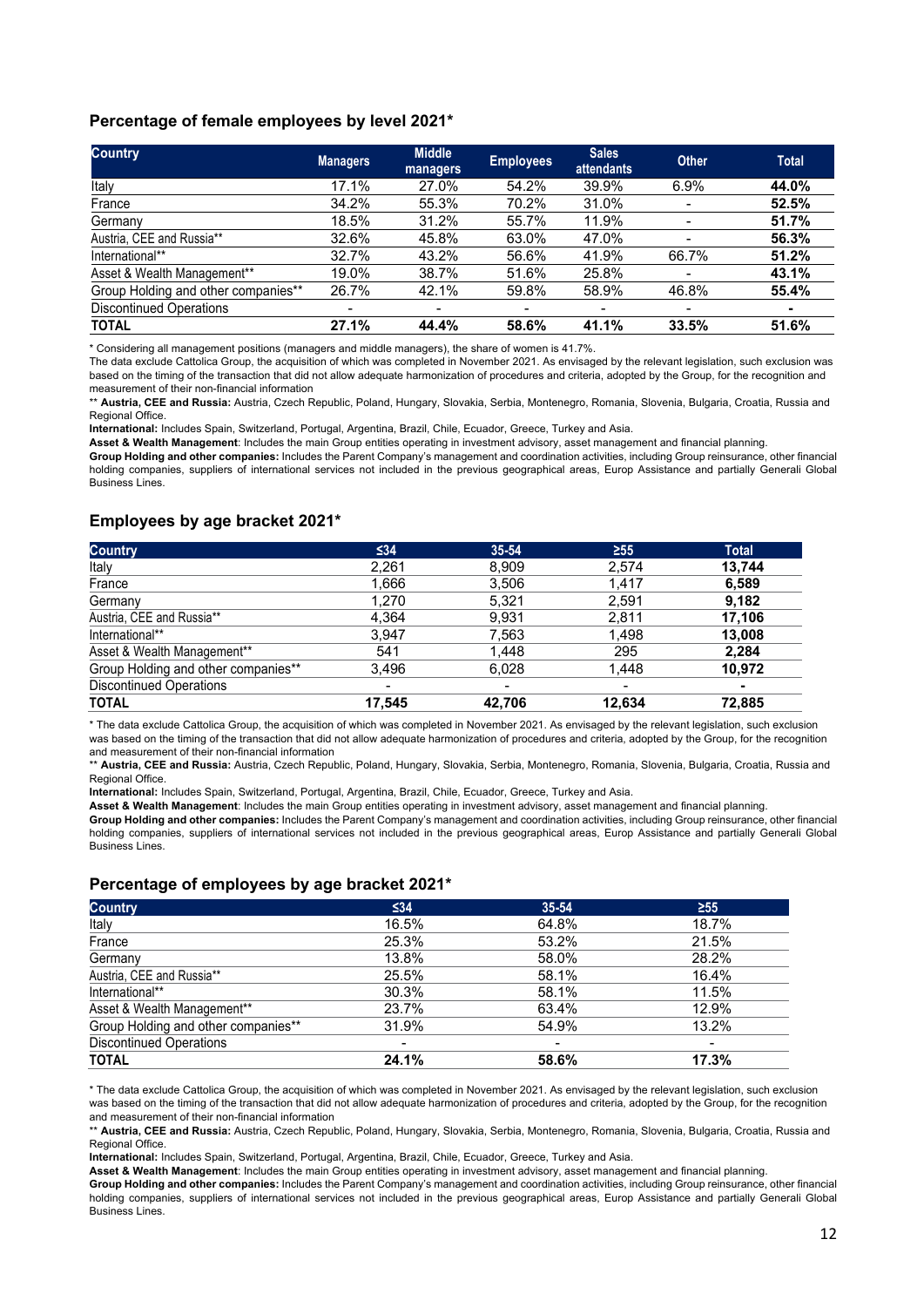#### **Female employees by age bracket 2021\***

| <b>Country</b>                      | $\leq 34$ | $35 - 54$                | $\geq 55$ | <b>Total</b> |
|-------------------------------------|-----------|--------------------------|-----------|--------------|
| Italy                               | 1,068     | 4,126                    | 855       | 6,049        |
| France                              | 930       | 1,832                    | 697       | 3.459        |
| Germany                             | 723       | 2.884                    | 1,137     | 4.744        |
| Austria, CEE and Russia**           | 2,372     | 5.875                    | 1.386     | 9,633        |
| International**                     | 2.224     | 3.862                    | 573       | 6.659        |
| Asset & Wealth Management**         | 234       | 639                      | 112       | 985          |
| Group Holding and other companies** | 2.034     | 3.255                    | 786       | 6.075        |
| <b>Discontinued Operations</b>      | ۰         | $\overline{\phantom{0}}$ | -         | ۰            |
| <b>TOTAL</b>                        | 9,585     | 22.473                   | 5.546     | 37,604       |

\* The data exclude Cattolica Group, the acquisition of which was completed in November 2021. As envisaged by the relevant legislation, such exclusion was based on the timing of the transaction that did not allow adequate harmonization of procedures and criteria, adopted by the Group, for the recognition and measurement of their non-financial information

\*\* **Austria, CEE and Russia:** Austria, Czech Republic, Poland, Hungary, Slovakia, Serbia, Montenegro, Romania, Slovenia, Bulgaria, Croatia, Russia and Regional Office.

**International:** Includes Spain, Switzerland, Portugal, Argentina, Brazil, Chile, Ecuador, Greece, Turkey and Asia.

**Asset & Wealth Management**: Includes the main Group entities operating in investment advisory, asset management and financial planning. **Group Holding and other companies:** Includes the Parent Company's management and coordination activities, including Group reinsurance, other financial holding companies, suppliers of international services not included in the previous geographical areas, Europ Assistance and partially Generali Global Business Lines.

#### **Percentage of female employees by age bracket 2021\***

| <b>Country</b>                      | $\leq 34$ | $35 - 54$ | $\geq 55$                |
|-------------------------------------|-----------|-----------|--------------------------|
| Italy                               | 47.2%     | 46.3%     | 33.2%                    |
| France                              | 55.8%     | 52.3%     | 49.2%                    |
| Germany                             | 56.9%     | 54.2%     | 43.9%                    |
| Austria, CEE and Russia**           | 54.4%     | 59.2%     | 49.3%                    |
| International**                     | 56.3%     | 51.1%     | 38.3%                    |
| Asset & Wealth Management**         | 43.3%     | 44.1%     | 38.0%                    |
| Group Holding and other companies** | 58.2%     | 54.0%     | 54.3%                    |
| <b>Discontinued Operations</b>      |           | -         | $\overline{\phantom{a}}$ |
| <b>TOTAL</b>                        | 54.6%     | 52.6%     | 43.9%                    |

\* The data exclude Cattolica Group, the acquisition of which was completed in November 2021. As envisaged by the relevant legislation, such exclusion was based on the timing of the transaction that did not allow adequate harmonization of procedures and criteria, adopted by the Group, for the recognition and measurement of their non-financial information

\*\* **Austria, CEE and Russia:** Austria, Czech Republic, Poland, Hungary, Slovakia, Serbia, Montenegro, Romania, Slovenia, Bulgaria, Croatia, Russia and Regional Office.

**International:** Includes Spain, Switzerland, Portugal, Argentina, Brazil, Chile, Ecuador, Greece, Turkey and Asia.

**Asset & Wealth Management**: Includes the main Group entities operating in investment advisory, asset management and financial planning.

**Group Holding and other companies:** Includes the Parent Company's management and coordination activities, including Group reinsurance, other financial holding companies, suppliers of international services not included in the previous geographical areas, Europ Assistance and partially Generali Global Business Lines.

| 405-2 | Ratio of the basic salary and         | AIR & CFS 2021, p. 55 |  |
|-------|---------------------------------------|-----------------------|--|
|       | remuneration of women to men for each |                       |  |
|       | employee category                     |                       |  |

## **GRI 413: Local Communities 2016**

**Material Topics:** Transparency and purpose-driven businesses; Ageing and new welfare; Polarization of lifestyles; Women and minorities inclusion

| $103-1$<br>$103 - 2$<br>$103 - 3$ | Management approach                                                                           | https://www.generali.com/our-<br>responsibilities/living-the-community                                                                              |  |
|-----------------------------------|-----------------------------------------------------------------------------------------------|-----------------------------------------------------------------------------------------------------------------------------------------------------|--|
| $413 - 1$                         | Operations with local community<br>engagement, impact assessments and<br>development programs | AIR & CFS 2021, p. 64-65 (par. "The<br>Human Safety Net")                                                                                           |  |
| <b>FS14</b>                       | Initiatives to improve access to financial<br>services for disadvantaged people               | https://www.generali.com/what-we-<br>do/insurance-products-with-social-and-<br>environmental-value (par. "Products of<br>significant social value") |  |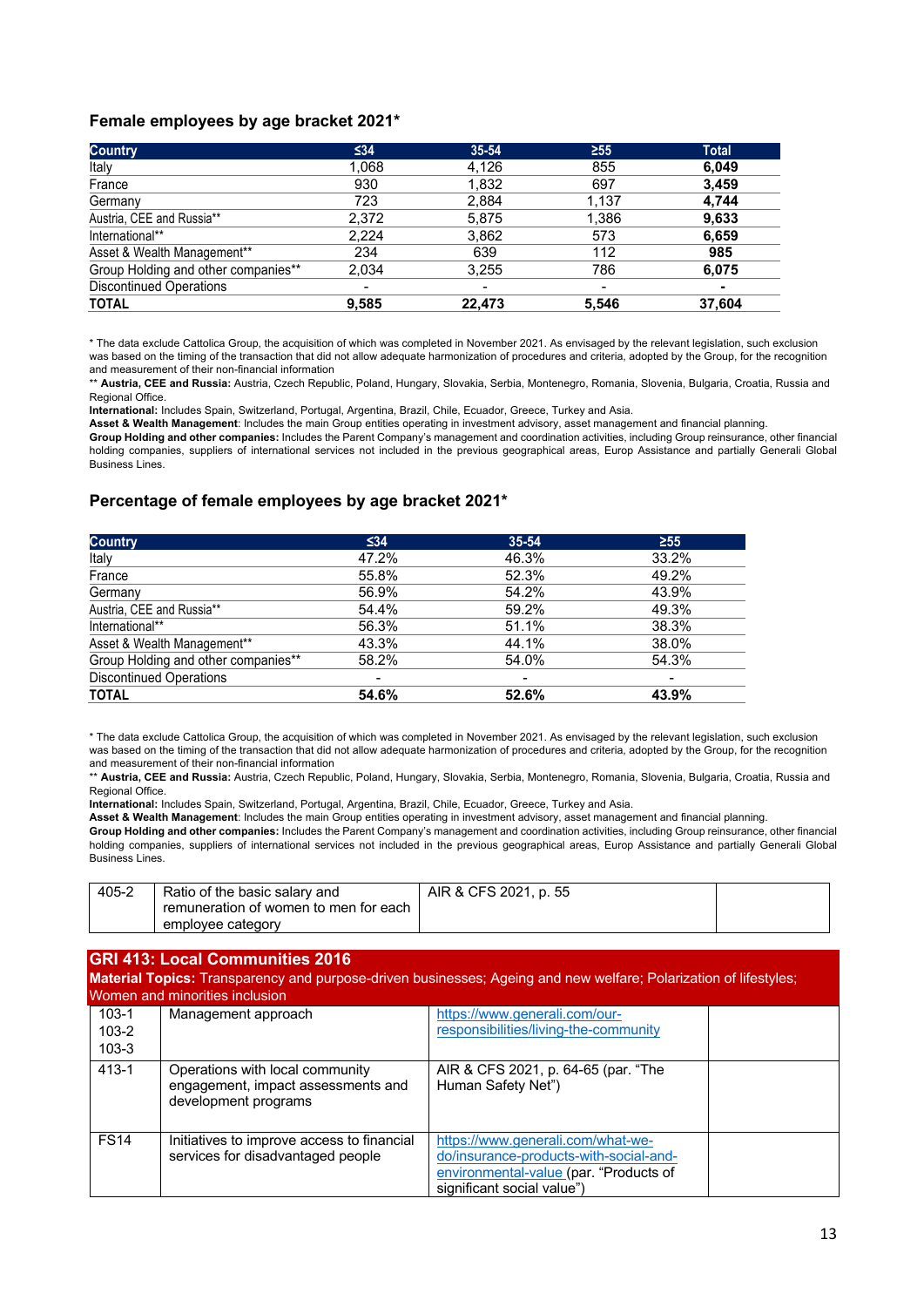| Topic: Product portfolio |
|--------------------------|
|--------------------------|

| Material Topics: Climate Change; Resource scarcity and sharing economy; Change in healthcare; Polarization of<br>lifestyles; Increasing inequalities; Changing nature of work |                                                                                                                                                     |                                                                                                                                                      |  |  |  |
|-------------------------------------------------------------------------------------------------------------------------------------------------------------------------------|-----------------------------------------------------------------------------------------------------------------------------------------------------|------------------------------------------------------------------------------------------------------------------------------------------------------|--|--|--|
| $103 - 1$<br>$103 - 2$<br>$103 - 3$                                                                                                                                           | Management approach                                                                                                                                 | https://www.generali.com/what-we-<br>do/insurance-products-with-social-and-<br>environmental-value                                                   |  |  |  |
| FS7                                                                                                                                                                           | Monetary value of products and services<br>designed to deliver a specific social<br>benefit for each business line broken<br>down by purpose        | In 2021, the premiums from insurance<br>products with particular social value<br>represented 24% of total gross direct<br>premiums.                  |  |  |  |
|                                                                                                                                                                               |                                                                                                                                                     | https://www.generali.com/our-<br>responsibilities/performance/data-and-<br>performance<br>Generali in Figures 2021, p. 4 in the<br>downloadable PDF: |  |  |  |
|                                                                                                                                                                               |                                                                                                                                                     | AIR & CFS 2021, p. 12 (sec. "Gross<br>Written Premiums") and p. 83 (sec.<br>"Premiums from Social Products")                                         |  |  |  |
| FS <sub>8</sub>                                                                                                                                                               | Monetary value of products and services<br>designed to deliver a specific<br>environmental benefit for each business<br>line broken down by purpose | In 2021, the premiums from insurance<br>products with particular environmental<br>value represented 2% of total gross direct<br>premiums.            |  |  |  |
|                                                                                                                                                                               |                                                                                                                                                     | https://www.generali.com/our-<br>responsibilities/performance/data-and-<br>performance<br>Generali in Figures 2021, p.4 in the<br>downloadable PDF;  |  |  |  |
|                                                                                                                                                                               |                                                                                                                                                     | AIR & CFS 2021, p. 12 (sec. "Gross<br>Written Premiums") and p. 83 (sec.<br>"Premiums from Environmental Products")                                  |  |  |  |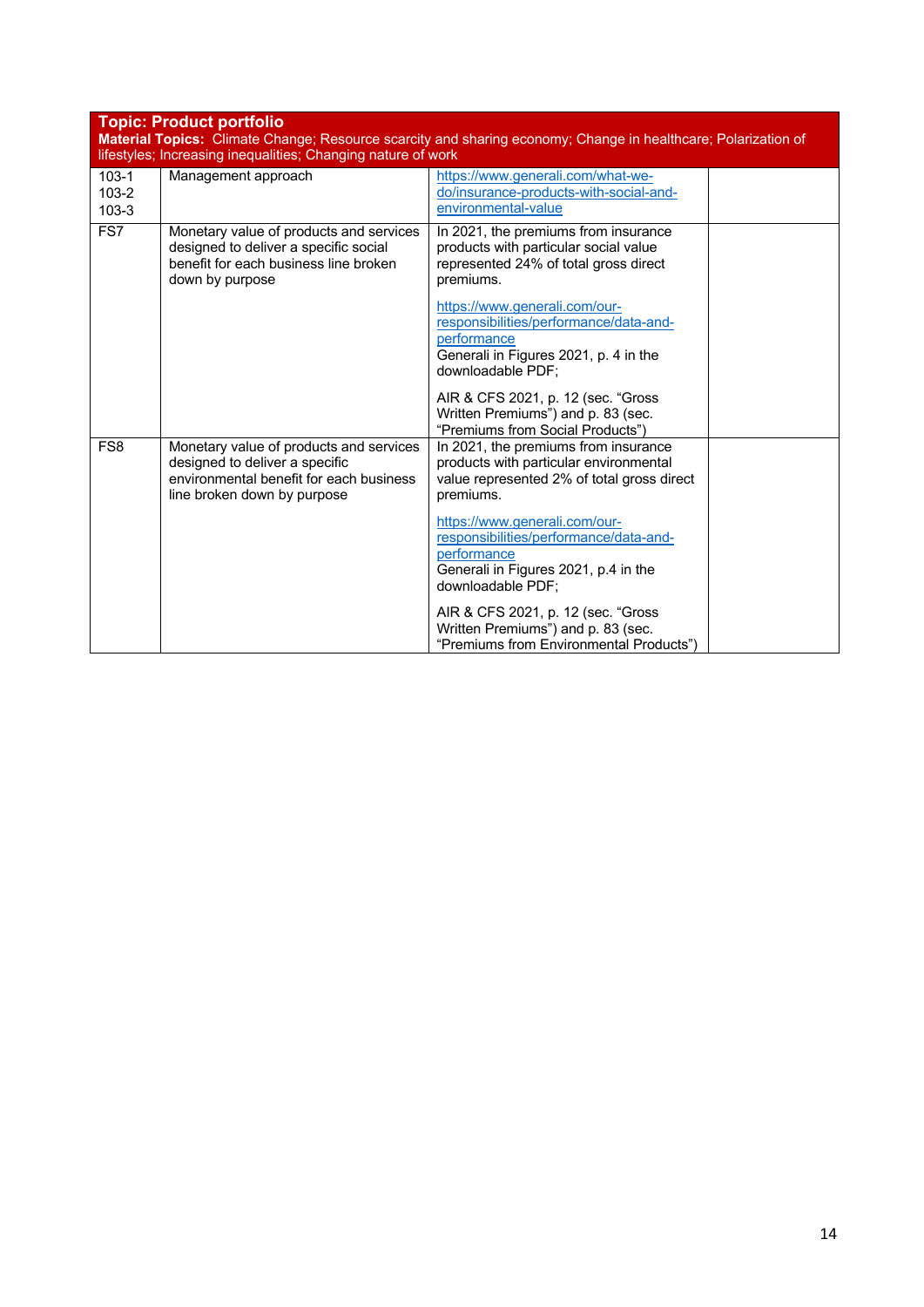| <b>Topic: Active Ownership</b><br>Material Topics: Climate Change; Transparency and purpose-driven businesses; Biodiversity degradation |                                                                                                                                                                           |                                                                                                                                                                                                                                                                                                                                                                                      |  |  |
|-----------------------------------------------------------------------------------------------------------------------------------------|---------------------------------------------------------------------------------------------------------------------------------------------------------------------------|--------------------------------------------------------------------------------------------------------------------------------------------------------------------------------------------------------------------------------------------------------------------------------------------------------------------------------------------------------------------------------------|--|--|
| $103 - 1$<br>$103 - 2$<br>103-3                                                                                                         | Management approach                                                                                                                                                       | AIR & CFS 2021, p. 95 (sec. "Active<br>ownership");<br>https://www.generali.com/our-<br>responsibilities/responsible-<br>investments/sustainable-investing-<br>strategy (sec. "Active ownership:<br>engagement and proxy voting")                                                                                                                                                    |  |  |
| <b>FS10</b>                                                                                                                             | Percentage and number of companies<br>held in the institution's portfolio with<br>which the reporting organization has<br>interacted on environmental or social<br>issues | AIR & CFS 2021, p. 95 (sec. "Active<br>ownership");<br>https://www.generali.com/our-<br>responsibilities/responsible-<br>investments/sustainable-investing-<br>strategy (sec. "Active ownership:<br>engagement and proxy voting")                                                                                                                                                    |  |  |
| FS11                                                                                                                                    | Percentage of assets subject to positive<br>and negative environmental or social<br>screening                                                                             | No screening is required by law.<br>In 2021, assets that were subject to<br>negative screening were 44% of total<br>Assets Under Management*;<br>AIR & CFS 2021, p. 12 (sec. "Total Assets"<br>Under Management") and p. 93 (sec.<br>"Exclusion of companies belonging to<br>controversial sectors/businesses and<br>involved in violations of the UN Global<br>Compact Principles") |  |  |
| <b>FS12</b>                                                                                                                             | Voting policies applied to environmental<br>or social issues                                                                                                              | https://www.generali.com/our-<br>responsibilities/responsible-<br>investments/sustainable-investing-<br>strategy (sec. "Active ownership:<br>engagement and proxy voting")                                                                                                                                                                                                           |  |  |

\*Investments to which the Responsible Investment Group Guideline (RIG) is applied, the documents which codifies responsible investment activities at Group level.